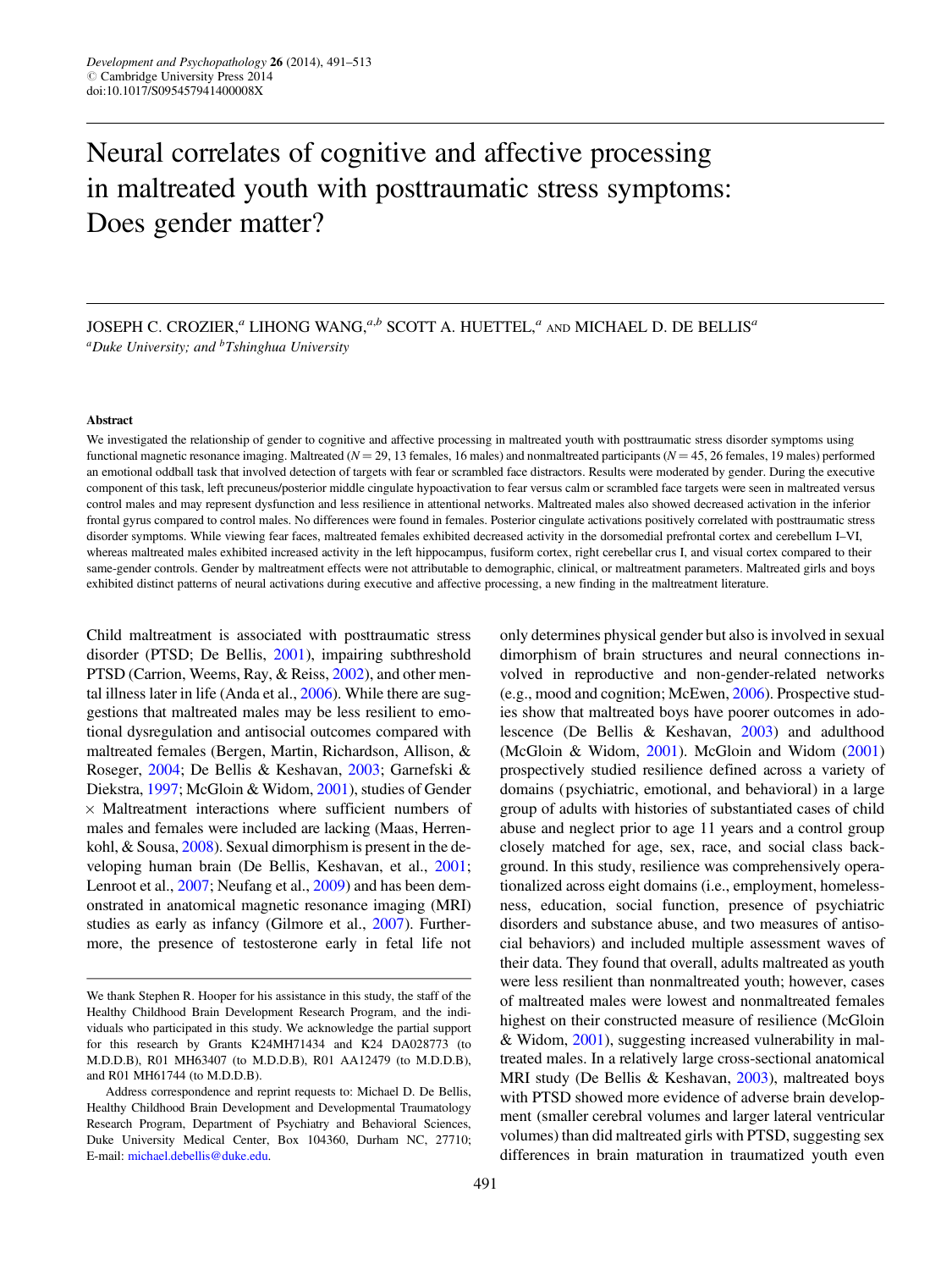though both boys and girls showed similar psychopathology and trauma histories. A follow-up of a subsample from the original study (De Bellis, Keshavan, et al., [1999](#page-20-0)) demonstrated that 32% of the maltreated males with PTSD and 5% of the maltreated females with PTSD studied, but none of the controls, developed serious antisocial behaviors within 3 years of initial brain scan, suggesting less resilience in maltreated males (De Bellis & Keshavan, [2003](#page-20-0)). However, investigations of gender differences on maltreated girls' and boys' developing neural networks are understudied.

The phenotype of PTSD resembles both depression and generalized anxiety disorder, for which two neural networks play key roles (Phillips, Drevets, Rauch, & Lane, [2003\)](#page-21-0): an executive network that supports effortful regulation of behavior, attention, and emotion (Duncan & Owen, [2000](#page-20-0); Yamasaki, LaBar, & McCarthy, [2002](#page-22-0)); and an affective network that processes emotional information and vigilance, including stress and fear responses (Phelps, [2004](#page-21-0)). The executive network comprises the lateral and dorsomedial prefrontal cortex (dmPFC), anterior cingulate cortex, and posterior parietal cortex. The affective network comprises the ventral medial PFC and subcortical regions (e.g., hippocampus and amygdala; Phelps, Delgado, Nearing, & LeDoux, [2004](#page-21-0)). Dysfunction in these networks and in their interactions with brain regions involved in social cognition (Gilboa et al., [2004](#page-20-0); Mitchell, [2006\)](#page-21-0) are hypothesized to contribute to distress disorders, particularly PTSD (Charney, Deutch, Krystal, Southwick, & Davis, [1993](#page-20-0); Lang, Davis, & Ohman, [2000](#page-21-0); LeDoux, [1998;](#page-21-0) Mayberg, [1997](#page-21-0)).

The pathophysiology of adult PTSD involves hypoactivation of the executive and hyperactivation of the affective emotional networks (Rauch, Shin, & Phelps, [2006\)](#page-22-0). In adults, PTSD is associated with medial PFC hypoactivation in response to aversive stimuli (Bremner et al., [1999,](#page-20-0) [2003,](#page-20-0) [2004](#page-20-0), [2005;](#page-20-0) Britton, Phan, Taylor, Fig, & Liberzon, [2005](#page-20-0); Lanius et al., [2001,](#page-21-0) [2003;](#page-21-0) Lindauer et al., [2004](#page-21-0); Shin et al., [1999](#page-22-0), [2001,](#page-22-0) [2005;](#page-22-0) Shin, Orr, et al., [2004\)](#page-22-0). The degree of medial PFC hypoactivation is associated with PTSD severity (Britton et al., [2005](#page-20-0); Hopper, Frewen, van der Kolk, & Lanius, [2007](#page-21-0); Shin, Orr, et al., [2004](#page-22-0)). PTSD is associated with amygdala hyperresponsivity to traumatic reminders, fear faces, and during acquisition of conditioned fear responses (Bremner et al., [2005;](#page-20-0) Driessen et al., [2004;](#page-20-0) Francati, Vermetter, & Bremner, 2007; Hendler et al., [2003](#page-21-0); Liberzon, Abelson, Flagel, Raz, & Young, [1999](#page-21-0); Pissiota et al., [2002;](#page-21-0) Protopopescu et al., [2005](#page-22-0); Rauch et al., [2000](#page-22-0); Shin, Orr, et al., [2004](#page-22-0); Shin et al., [2005\)](#page-22-0).

Limited studies on maltreated youth also suggest dysregulation in executive, affective, and social cognition networks (De Bellis & Hooper, [2012](#page-20-0); De Bellis et al., [2002](#page-20-0)). Preliminary studies of neglected children and adolescents showed impaired function in the dorsal executive regions (Mueller et al., [2010\)](#page-21-0) and hyperactivation in the amygdala and left anterior hippocampus to fearful and angry faces (Maheu et al., [2010](#page-21-0)). Previously institutionalized international adoptees demonstrated hyperactivation in affective and social cognition networks (e.g., the bilateral amygdala and medial temporal gyrus) to fearful faces but hypoactivation to response cues in executive areas during an emotion-face go/no-go task compared to controls (Tottenham et al., [2011\)](#page-22-0). Youth with PTSD symptoms also exhibited decreased activation in the middle frontal gyrus and increased medial frontal activation in a similar task, suggesting response inhibition dysfunction in traumatized youth (Carrion, Garrett, Menon, Weems, & Reiss, [2008\)](#page-20-0). However, these neuroimaging studies in maltreated youth lacked sufficient sample size and statistical power to examine group by gender differences.

In this investigation, we used a variant of the emotional oddball task to examine executive and affective processing in maltreated and nonmaltreated youth. The sample size was adequate to examine group by gender differences. The emotional oddball task was originally designed as an eventrelated task, which demonstrated in adults that the executive and affective neural networks are dissociable and can be examined separately in one task (Wang, Huettel, & DeBellis, [2008](#page-22-0); Wang, LaBar, & McCarthy, [2006](#page-22-0); Wang, McCarthy, Song, & LaBar, [2005](#page-22-0)). The emotional oddball task contained four types of stimuli: targets, sad faces or photographs, neutral faces or photographs, and phase-scrambled photographs (as standards). Subjects detected infrequent circles (targets) within a continual stream of phase-scrambled images (standards). Sad and neutral images were intermittently presented instead of phase-scrambled photographs as task-irrelevant distracters. Healthy adults activate executive networks to targets and affective neural networks (i.e., the amygdala and ventral PFC) to sad images during this task (Wang et al., [2005](#page-22-0), [2006](#page-22-0)). Healthy youth also activate executive networks to targets and affective neural networks to sad images or sad distracters during this task (Wang, Huettel, et al., [2008](#page-22-0)). Adults with distress disorders show attenuated activation in executive networks (Wang, LaBar, et al., [2008](#page-22-0)) and accentuated activity in affective neural networks (Drevets, [2000](#page-20-0); Mayberg, [1997;](#page-21-0) Nitschke et al., [2009\)](#page-21-0). In an exploratory study using the emotional oddball task, we found that the maltreated youth revealed significantly decreased activation in the left middle frontal gyrus and right precentral gyrus to target stimuli and significantly increased activation to sad stimuli in the bilateral amygdala, left subgenual cingulate, left inferior frontal gyrus, and right middle temporal cortex compared to nonmaltreated participants, suggesting that maltreated youth with distress disorders demonstrated dysfunction of neural networks related to executive and affective processing (De Bellis & Hooper, [2012](#page-20-0)).

To investigate the impact of the interaction of maltreatment and gender in the executive and affective neural network in youth, we conducted a functional MRI study in maltreated youth with PTSD symptoms compared with nonmaltreated controls. Participants performed an emotional oddball task that involved detection of targets presented alongside task-irrelevant fearful face distracters. We hypothesized that maltreated youth compared to controls would show increased activation in the affective emotional network during passive viewing of fearful faces and decreased executive network activation during target detection when presented with task-ir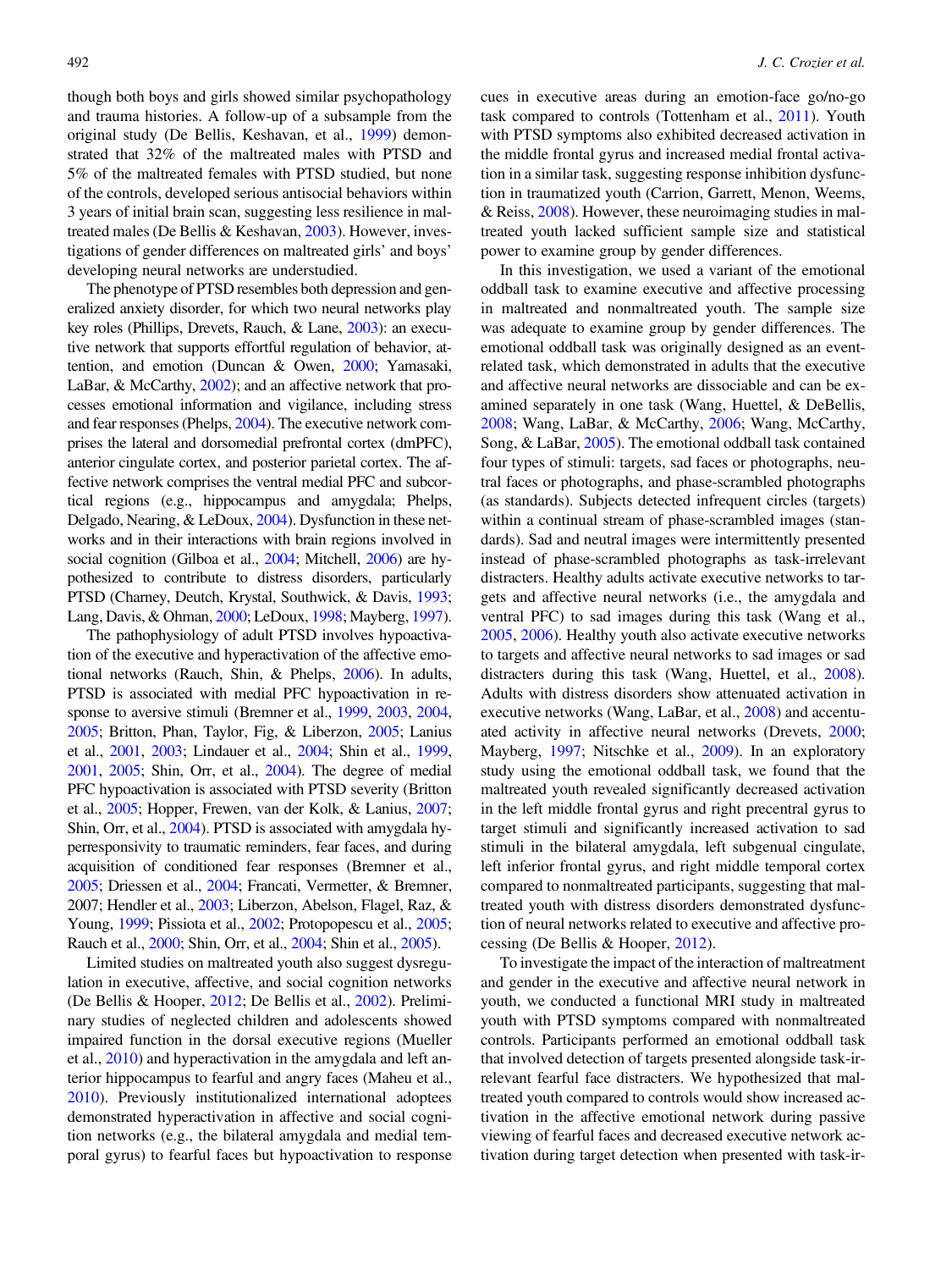relevant fearful face distracters. Given that gender influences emotional regulation in adults (Koch et al., [2007](#page-21-0); McRae, Ochsner, Mauss, Gabrieli, & Gross, [2008;](#page-21-0) Schienle, Schafer, Stark, Walter, & Vaitl, [2005\)](#page-22-0), a planned investigation examining the relationship of neural correlates in maltreated males and females compared to control males and females was undertaken. We hypothesized that maltreated males would demonstrate greater executive and affective dysregulation than would maltreated females. Planned comparisons were undertaken to determine the relationship between functional activation in brain structures involved in affective emotional and executive networks, and PTSD symptoms.

## Materials and Methods

#### Subjects

Thirty-seven maltreated and 57 healthy control youth, the latter with no history of DSM-IVAxis I disorders or Type A traumas, participated. Of these, 8 maltreated and 12 controls were eliminated owing to noncorrectable motion artifacts or gradient problems within the imaging apparatus, leaving 29 maltreated and 45 nonmaltreated participants with usable data included in this study. We recruited more controls than maltreated subjects to increase statistical power, reduce intersubject variance, and obtain a more normative comparison, given that individual developmental trajectories in adrenarchy and puberty differ during this period (Blakemore, Burnett, & Dahl, [2010;](#page-20-0) Giedd, Keshavan, & Paus, [2008\)](#page-20-0). The maltreated groups were defined by a positive forensic investigation with Child Protective Services (CPS) that indicated physical, sexual, emotional abuse, and/or neglect as defined by state criteria. Maltreated participants were recruited through statewide advertisements and recruitment presentations targeted at CPS agencies. To reduce bias, the study was advertised to CPS in the state of North Carolina on a statewide level, and participants who lived more than 75 miles from the research program were given overnight accommodations. Controls were recruited from schools and other community settings, and had a negative screen on both telephone interview for eligibility and research interview for any history of participant or participant sibling having CPS involvement.

Exclusion criteria were as follows:  $IQ < 70$ , chronic medical illness, head injury, neurological disorder, schizophrenia, anorexia nervosa, pervasive developmental disorder, birth weight under 5 lb, severe prenatal compromise with neonatal intensive care unit stay, alcohol/substance use disorder, and contraindications for safe MRI scan. The local university hospital institutional review board committee approved the study. Legal guardians gave informed consent, and youth assented prior to participation.

Characteristics of the maltreated and control groups are shown in [Table 1](#page-3-0). The groups were similar in age, race, handedness, and sex. The maltreated group was of lower socioeconomic status (SES) than were controls as measured by the Hollingshead Four Factor Index. Lower SES is an inherent confound and risk factor in child maltreatment (Gilman, Kawachi, Fitzmaurice, & Buka, [2003;](#page-20-0) Lansford et al., [2006](#page-21-0)), while higher SES or positive change in parental income reduces pediatric mental disorders (Costello, Erkanli, Copeland, & Angold, [2010\)](#page-20-0). Despite attempts to control for SES between groups, lower SES children recruited as controls were more likely to meet exclusionary criteria. Two-factor IQ, measured by the Wechsler Intelligence Scale for Children (3rd ed.) and comprising vocabulary and block design (Wechsler, [1991](#page-22-0)), was lower in maltreated youth versus controls. Lower IQ is a consequence of child maltreatment (De Bellis, Keshavan, et al., [1999](#page-20-0); Perez & Widom, [1994\)](#page-21-0).

#### Measures

To examine psychiatric symptoms, the Kiddie Schedule for Affective Disorders and Schizophrenia—Present and Life-time Version (Kaufman et al., [1997\)](#page-21-0) was administered to caregivers and youth. Because multiple sources of information are needed to gather accurate maltreatment history and related symptoms (Kaufman, Jones, Stieglitz, Vitulano, & Mannarino, [1994\)](#page-21-0), we also used archival records (e.g., pediatric records, school attendance records, birth records, and forensics records) as sources of mental health, birth history, trauma history, and pediatric health. The Kiddie Schedule was modified to collect data on additional types of adverse life events as previously described (De Bellis, Hooper, Spratt, & Woolley, [2009\)](#page-20-0). Child maltreatment was defined as witnessing domestic violence (which was state defined as neglect by omission or commission and/or emotional abuse), physical abuse, sexual abuse, and/or neglect. Maltreated youth experienced multiple maltreatment types that were chronic in nature. There were no significant differences in maltreatment experiences or number of maltreatment types experienced between maltreated males and females. There were no significant sex differences in PTSD symptoms or psychopathology [\(Table 2\)](#page-4-0).

PTSD was a common diagnosis in maltreated youth. In our sample, 16 had the disorder, while 13 did not meet the diagnostic criteria. As commonly seen in PTSD studies (De Bellis, [2001;](#page-20-0) De Bellis, Broussard, et al., [2001\)](#page-20-0), there was significant comorbidity with other disorders and with impairing subthreshold PTSD ( $N = 8/13$ ; Carrion, Weems, Ray, & Reiss, [2002\)](#page-20-0), making a comparison of maltreated subjects with and without PTSD scientifically inappropriate. Attention-deficit/hyperactivity disorder, predominantly the inattentive type, co-occurred with 77% of maltreated youth who either met PTSD criteria or had impairing subthreshold PTSD. Eight of the maltreated youth were on stable doses of medications (N  $=$  2 stimulant and antidepressant,  $n = 1$  female;  $N = 4$  stimulants only,  $n = 2$  females;  $N = 2$  antidepressants only,  $n = 2$ females). If significant brain differences were found between the maltreated and nonmaltreated groups, we addressed the influence of medications in secondary brain region of interest (ROI) analyses to confirm group differences by excluding all 8 maltreated subjects on medications in these secondary general linear analyses.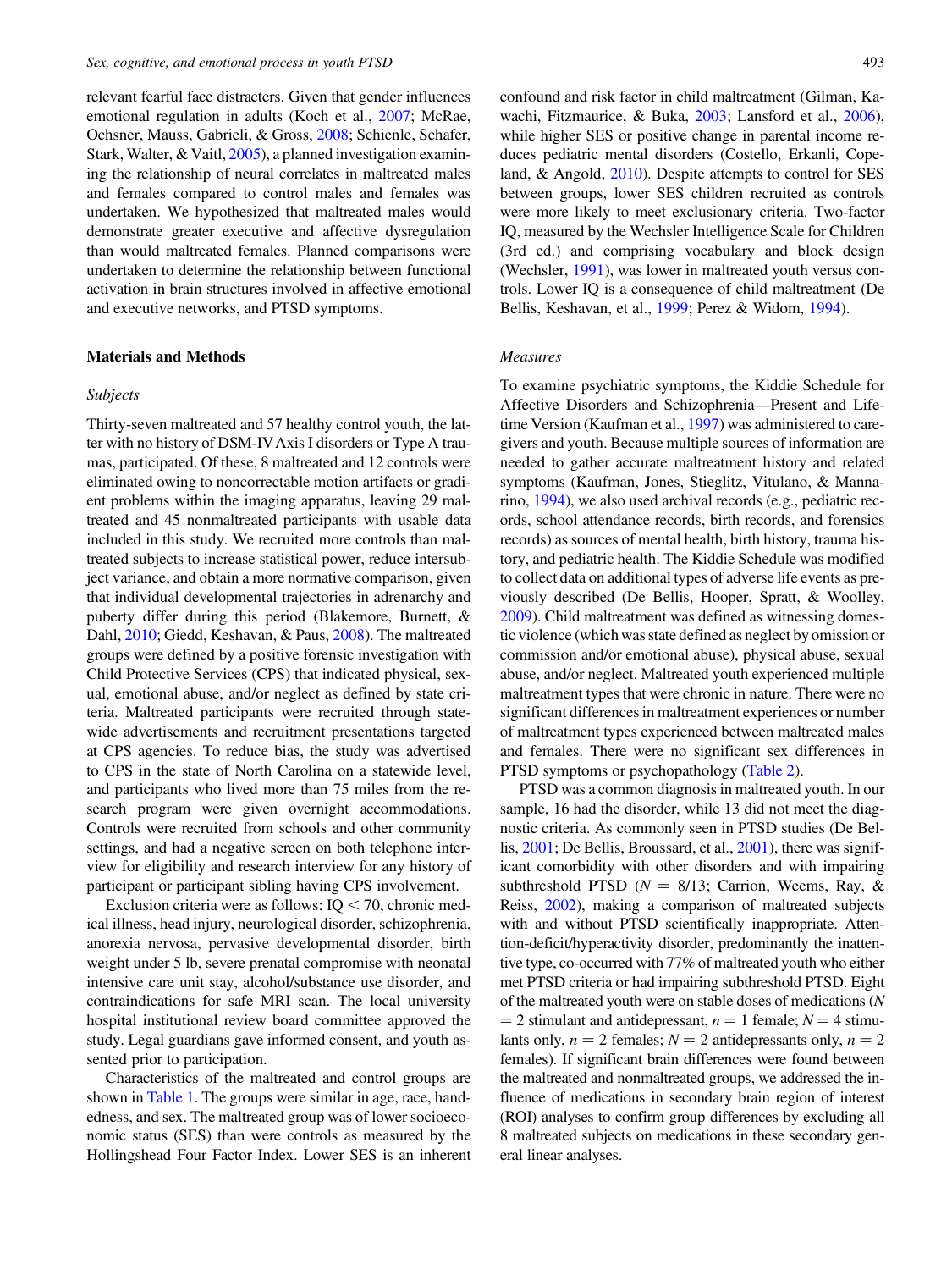|                                        |                                       | Healthy Control Subjects Mean (SD)      |                                        |                                       | Maltreated Pediatric Subjects Mean (SD) |                                       |                                                    |                                                   |                                                   |
|----------------------------------------|---------------------------------------|-----------------------------------------|----------------------------------------|---------------------------------------|-----------------------------------------|---------------------------------------|----------------------------------------------------|---------------------------------------------------|---------------------------------------------------|
|                                        | Control<br>$(N = 45)$                 | Control F.<br>$(N = 26)$                | Control M.<br>$(N = 19)$               | Maltreated<br>$(N = 29)$              | Maltreated F.<br>$(N = 13)$             | Maltreated M.<br>$(N = 16)$           | Group                                              | Gender                                            | $Group \times Gender$                             |
| Age (years)<br>Age range<br><b>SES</b> | 12.0(2.5)<br>$8 - 16.8$<br>44.2(10.6) | 13.0(2.6)<br>$8.1 - 16.8$<br>40.5(11.6) | 12.6(2.5)<br>$8.3 - 16.8$<br>49.2(6.6) | 12.8(2.5)<br>$8 - 16.6$<br>35.9(15.0) | 12.6(2.2)<br>$9 - 16.2$<br>35.8(14.7)   | 11.5(2.8)<br>$8 - 16.6$<br>36 (13.66) | $F_{1,70} = 1.56$<br>$p=.22$<br>$F_{1,70} = 10.64$ | $F_{1,70} = 1.48$<br>$p=.23$<br>$F_{1,70} = 2.63$ | $F_{1.70} = 0.26$<br>$p=.61$<br>$F_{1,70} = 2.42$ |
| <b>FSIQ</b>                            | 109.5(16.1)                           | 107.4(17)                               | 112.3(15)                              | 94.9 (13.8)                           | 91.5(12)                                | 97.6(15)                              | $p = .002$<br>$F_{1,70} = 10.50$<br>p < .0001      | $p=.11$<br>$F_{1,70} = 2.22$<br>$p=.14$           | $p=.124$<br>$F_{1,70} = 0.02$<br>$p=.878$         |
| Race (Caus/AA/other)                   | 26/14/5                               | 15/9/2                                  | 11/5/3                                 | 13/14/2                               | 3/8/2                                   | 10/6/0                                | $\chi^2 = 3.7$<br>$p=.45$                          | $x^2 = 2.4$<br>$p=.67$                            | $x^2 = 12.8$<br>$p=.38$                           |
| Handedness right/left                  | 43/2                                  | 25/1                                    | 18/1                                   | 27/2                                  | 11/2                                    | 16/0                                  | FET<br>$p = .64$                                   | $v^2 = 0.84$<br>$p=.34$                           | $x^2 = 3.6$<br>$p=.31$                            |
| CBCL total T score                     | 39.2(9.2)                             | 39.6(8.9)                               | 38.6(9.9)                              | 61.6(10.4)                            | 61.8(11.5)                              | 61.5(9.8)                             | $F_{1,70} = 90.7$<br>p < .0001                     | $F_{1,70} = 0.07$<br>$p=.80$                      | $F_{1,70} = 0.02$<br>$p=.87$                      |
| CBCL inter. T score                    | 44.3(8.1)                             | 43.8(8.2)                               | 44.9(8.1)                              | 59.4 (9.5)                            | 58.6 (9.8)                              | 60.0(9.5)                             | $F_{1,70} = 50.68$<br>p < .0001                    | $F_{1,70} = 0.35$<br>$p = .558$                   | $F_{1,70} = 0.01$<br>$p = .944$                   |
| CBCL exter. T score                    | 39.2(8.0)                             | 39.9(6.7)                               | 40.7(9.6)                              | 61.4(12.5)                            | 63.2(13.5)                              | 59.9 (11.8)                           | $F_{1,70} = 77.57$<br>p < .001                     | $F_{1,70} = 0.24$<br>$p = .626$                   | $F_{1.70} = 0.71$<br>$p = .402$                   |

<span id="page-3-0"></span>**Table 1.** Demographic and clinical characteristics of the study participants

*Note:* There were no statistical differences in sex distribution between the Healthy Control and Maltreated Groups ( $\chi^2 = 1.19$ ,  $p = .28$ ). F., Females; M., males; SES, socioeconomic status; FSIQ, full scale IQ estimated from two factors; FET, Fisher's Exact Test; Caus, Caucasian; AA, African American; Other, multiracial; CBCL, Child Behavior Checklist; inter., internalizing; exter., externalizing.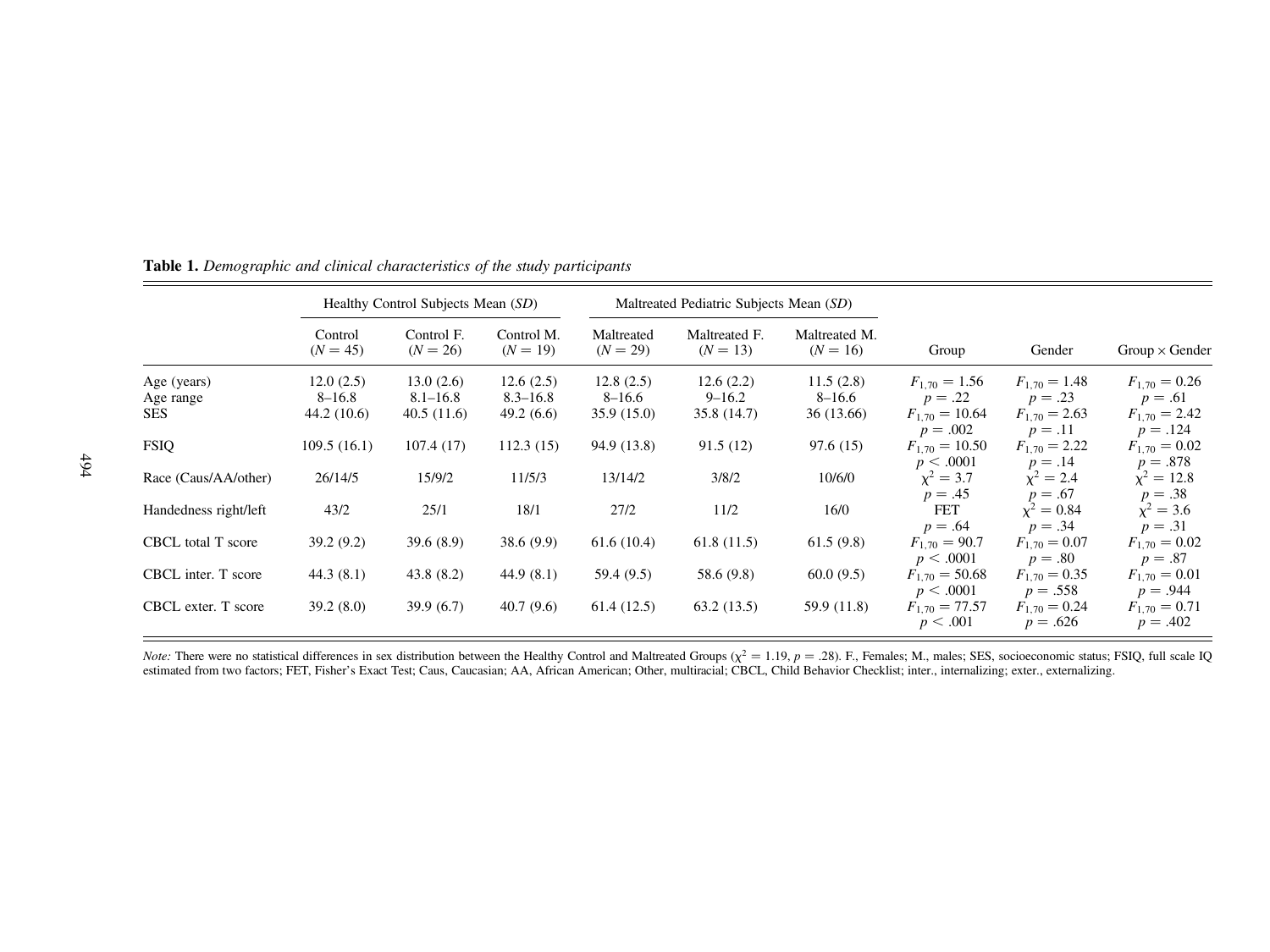<span id="page-4-0"></span>

|  |  |  | Table 2. Maltreatment, PTSD symptoms, and clinical characteristics of male and female maltreated youth |  |  |  |
|--|--|--|--------------------------------------------------------------------------------------------------------|--|--|--|
|  |  |  |                                                                                                        |  |  |  |

| Variable                                               | <b>Maltreated Males</b><br>$(N = 16)$             | <b>Maltreated Females</b><br>$(N = 13)$ | <b>Statistic</b>   | $\boldsymbol{p}$ |
|--------------------------------------------------------|---------------------------------------------------|-----------------------------------------|--------------------|------------------|
|                                                        | History of Maltreatment Types                     |                                         |                    |                  |
| Witnessing intimate partner violence (yes/no)          | 13/3                                              | 10/3                                    | <b>FET</b>         | .56              |
| Physical abuse (yes/no)                                | 16/0                                              | 13/0                                    |                    | ns               |
| Sexual abuse (yes/no)                                  | 2/14                                              | 3/10                                    | <b>FET</b>         | .89              |
| Neglect                                                |                                                   |                                         |                    |                  |
| Failure to supervise (yes/no)                          | 14/2                                              | 11/2                                    | <b>FET</b>         | .62              |
| Failure to provide (yes/no)                            | 9/7                                               | 10/3                                    | <b>FET</b>         | .94              |
| Mean number of maltreatment types                      | $3.4 \pm 0.9$                                     | $3.6 \pm 1.0$                           | $F_{1,27} = 0.45$  | .51              |
|                                                        | PTSD Symptoms and Comorbidity at Time of MRI Scan |                                         |                    |                  |
| Total PTSD symptoms                                    | 7.8 $\pm$ 4.3                                     | 7.9 $\pm$ 4.8                           | $F_{1,27} = 0.01$  | .91              |
| PTSD Cluster B symptoms                                | $2.3 \pm 1.4$                                     | $2.4 \pm 1.8$                           | $F_{1,27} = 0.014$ | .90              |
| PTSD Cluster C symptoms                                | $2.9 \pm 2.1$                                     | $2.8 \pm 2.3$                           | $F_{1,27} = 0.001$ | .97              |
| PTSD Cluster D symptoms                                | $2.6 \pm 1.3$                                     | $2.7 \pm 1.8$                           | $F_{1,27} = 0.05$  | .82              |
| $PTSD$ (yes/no)                                        | 10/6                                              | 6/7                                     | $\chi^2 = 0.78$    | .38              |
| Major depression (yes/no)                              | 7/9                                               | 6/7                                     | $\chi^2 = 0.23$    | .88              |
| Dysthmia (yes/no)                                      | 3/13                                              | 3/10                                    | <b>FET</b>         | .77              |
| Oppositional defiant disorder (yes/no)                 | 9/7                                               | 6/7                                     | $\chi^2 = 0.29$    | .59              |
| ADHD combined type (yes/no)                            | 6/10                                              | 5/8                                     | $\chi^2 = 0.003$   | .96              |
| ADHD predominantly inattentive type (yes/no)           | 8/8                                               | 5/8                                     | $\chi^2 = 0.39$    | .53              |
| ADHD predominantly hyperactive-impulsive type (yes/no) | 1/15                                              | 0/13                                    | <b>FET</b>         | .55              |
| Total number of Axis I disorders                       | $2.2 \pm 1.1$                                     | $2.1 \pm 1.2$                           | $F_{1,27} = 0.004$ | .95              |

Note: ADHD, Attention-deficit/hyperactivity disorder; FET, Fisher's Exact Test; MRI, magnetic resonance imaging.

## Experimental paradigm

Emotional and executive control was probed using a block design variant of the emotional oddball task (Wang, Huettel, et al., [2008](#page-22-0)), consisting of fear, calm, and scrambled face stimuli mixed with target events. There were 15 trials presented sequentially of which 2 had a target (a cartoon running rabbit) on one of the four sides of the stimulus image. Participants pressed a button when they saw this target. We used randomly selected fearful and calm faces from the NimStim, a valid and reliable set of facial expression stimuli of multiracial individuals (Tottenham et al., [2009\)](#page-22-0), to ensure a gender and racially diverse balance that was similar to our subject demographics. The same set of faces was randomly given to all participants. The block design involved five runs, each lasting 6 min. Each run consisted of 12 blocks, or stimulus presentations, where a set of 4 of each stimulus type was presented in a pseudorandom order to ensure that 2 of the same stimulus block types were not consecutive. Images of calm expressions with relaxed facial musculature were used for the calm condition because elevated amygdala response to neutral faces was reported in children (Thomas et al., [2001\)](#page-22-0). Because children show heightened amygdala activations to a variety of emotional faces compared with adults (Hoehl, Brauer, van der Kolk, & Lanius, [2010\)](#page-21-0), we planned to examine responses to both fearful and calm faces. To increase motivation, subjects could earn additional compensation for responding to targets. Fear target refers to when a target was presented with a fearful face, calm target refers to when a target was pre-

sented during a calm face, and scrambled target refers to when a target was presented during a scrambled face. The experimental task is described in further detail in [Figure 1](#page-5-0).

#### Image acquisition

Prior to scanning, subjects underwent mock scanning desensitization and task training. Anatomical and functional images were acquired using a 3.0-T General Electric Signa EXCITE HD scanner (Waukesha, WI) with 40-mT/m gradients and an eight-channel head coil. High-resolution  $T_1$ -weighted anatomical images were acquired in the axial plane using spoiled gradient-recalled acquisition with repetition time  $=$ 7.5 ms, echo time  $=$  3.0 ms, field of view  $=$  24 cm, flip angle  $= 12^{\circ}$ , matrix  $= 256 \times 256$ , yielding 1 mm<sup>2</sup> in-plane resolution with 124 contiguous images (1 mm slice thickness) per brain volume. Functional images were collected with echoplanar imaging acquisition sensitive to blood oxygen level dependent (BOLD) contrast with repetition time  $= 2000$ ms, echo time  $= 28$  ms, field of vision  $= 24$  cm, flip angle  $= 90^{\circ}$ , matrix  $= 64 \times 64$ , yielding 4 mm isotropic voxels and 31 contiguous images per brain volume.

#### Image analysis

Functional images were analyzed using FMRI Expert Analysis Tool (version 5.98, Analysis Group, FMRIB, Oxford, UK). Image preprocessing included correction for slice ac-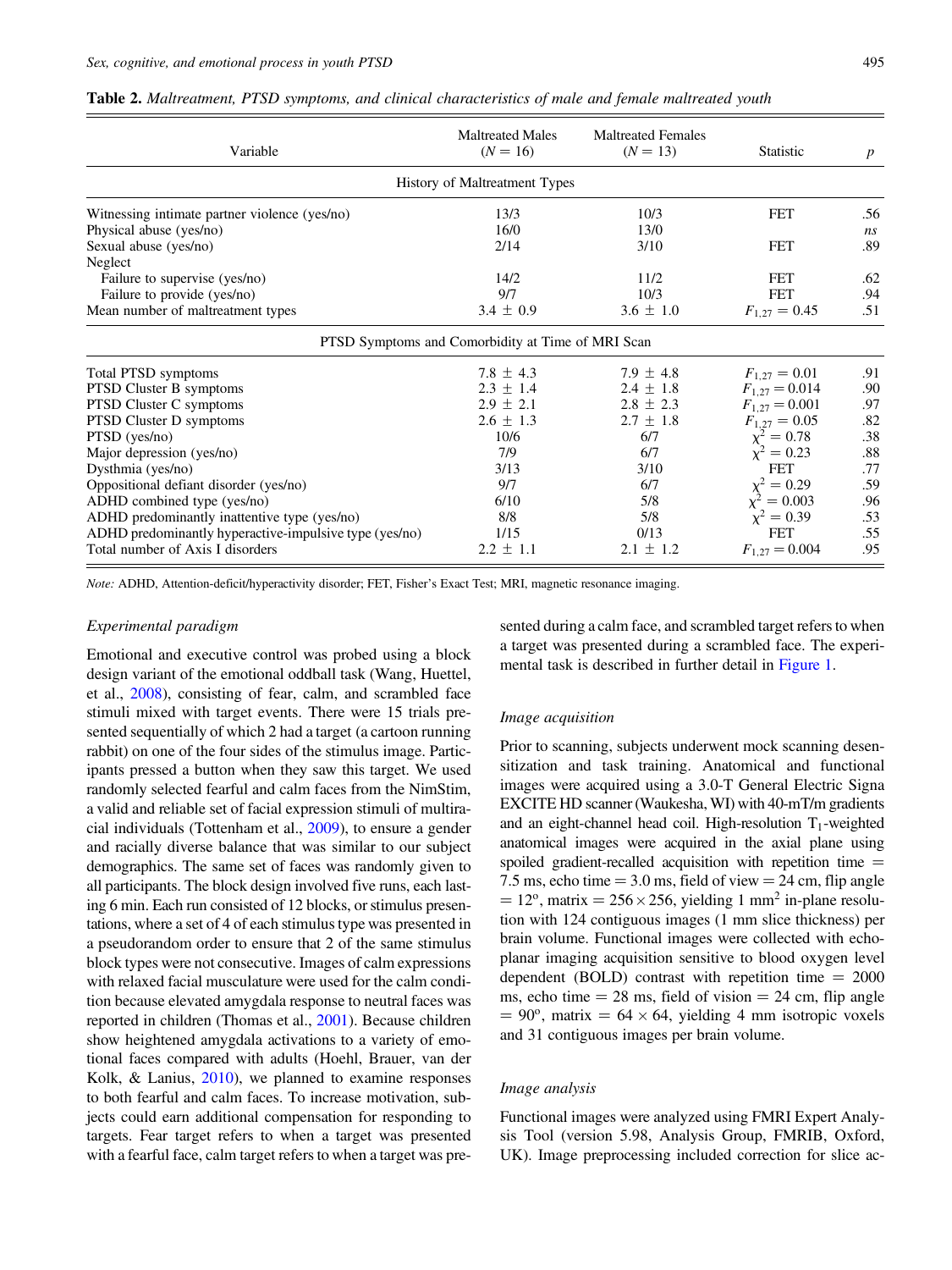<span id="page-5-0"></span>

Figure 1. (Color online) Illustration of the functional magnetic resonance imaging (MRI) task. The experimental task was described to participants as the "Catch the Rabbit Game" and is described in detail here. The task was a block design consisting of fearful, calm, and scrambled face stimuli mixed with target events surrounding each image. We used fearful faces from the NimStim, a valid and reliable set of facial expression stimuli of multiracial individuals (Tottenham et al., [2009\)](#page-22-0), to ensure a gender and racially diverse balance that was similar to our sample demographics. Each block contained fearful faces, calm faces, or control stimuli. For control images, photographs of faces were Fourier transformed, phase scrambled, and then inverse Fourier transformed, resulting in images that were matched with the faces on average spatial frequency and luminance but that had no recognizable content. Images of calm expressions with relaxed facial musculature were used for the calm condition rather than neutral faces. The block design involved five runs, with each run consisting of 12 blocks, or stimulus presentations. For each 30-s stimulus presentation, four crosshairs were displayed on all four sides of the stimulus image (fear, calm, or scrambled). There were 15 trials presented sequentially, of which 2 had a target (a running cartoon rabbit) on one side of the stimulus image. For example, for 2 trials during each stimulus presentation, one of the crosshairs displayed with the stimulus image was randomly replaced by a running cartoon rabbit (the target). The participants' task was to press a button as soon as they saw this target. To increase motivation, subjects could earn additional compensation for responding to targets. Each picture image was presented for 1500 ms and was followed by a single crosshair during a 500-ms interstimulus interval. Scrambled target refers to when a target was presented during a scrambled face. Fear target refers to when a target was presented with a fearful face, and calm target refers to when a target was presented during a calm face. There were 12 blocks with 4 of each stimulus type, which were presented in a pseudorandom order to ensure that two of the same stimulus block types were not consecutive.

quisition time, motion correction with MCFLIRT (Jenkinson, Bannister, Brady, & Smith, [2002\)](#page-21-0), normalization into standard Montreal Neurological Institute stereotaxic space (MNI; Montreal, Canada), and subject to high-pass filtering (pass frequency  $> 1/100$  Hz). FSL's Brain Extraction Tool (Smith, [2002\)](#page-22-0) was used to exclude nonbrain voxels from our analyses.

This emotional oddball paradigm was designed to characterize cognitive processing, emotional processing, and their interactions. The scrambled condition was left unmodeled as a baseline for comparison, as is conventional in the FSL analysis package. Statistical analyses were conducted using a general linear model with local autocorrelation (Woolrich, Ripley, Brady, & Smith, [2001](#page-22-0)). Events were time locked to stimulus onset and included facial stimuli and targets presented with facial stimuli. Targets were orthogonalized from corresponding face blocks. Estimated motion parameters and ventricle regressor were included as nuisance regressors.

The second-level analyses averaged results for each contrast across runs for an individual using a fixed effect model. Third-level analyses collapsed across all subjects that included an additional regressor for between-group comparisons using a random effects model (FLAME 1). Third-level analyses provided the following contrasts: fear versus calm, fear versus scrambled, calm versus scrambled, calm target

versus scrambled target, fear target versus calm target, and fear target versus scrambled target. The emotional oddball task was designed to have these types of contrasts in adults to examine affective neural networks with and without executive networks. Executive neural networks were examined with attentional control to targets during the scrambled condition and represents the brain circuits for the dorsal attention–executive system task while faces (calm or emotional) during targets were distractors and measure the influence of emotion (e.g., social cues) on attention. Thus, the contrasts of interest in this study were the following: fear versus calm (fear face vs. calm face), fear versus scrambled (fear face vs. stimuli with no social cue) for examination of affective processing; and fear target versus calm target (fear face vs. social cue) and fear target versus scrambled target (fear face vs. no social cue) for examination of executive networks during emotional and nonsocial cue distractions. Because we showed in the original emotional oddball task (on which this task is based) that healthy youth activate the dorsal attention– executive system including the anterior middle frontal gyrus, dorsal anterior cingulate, posterior cingulate, insula, and supramarginal gyrus to targets like adults but, unlike adults, youth exhibited strong activation to the emotional distracter images (i.e., sad images) not only in the ventromedial PFC but also in the posterior middle frontal gyrus and in the parietal cortex (Wang, Huettel, et al., [2008](#page-22-0)); and because the lim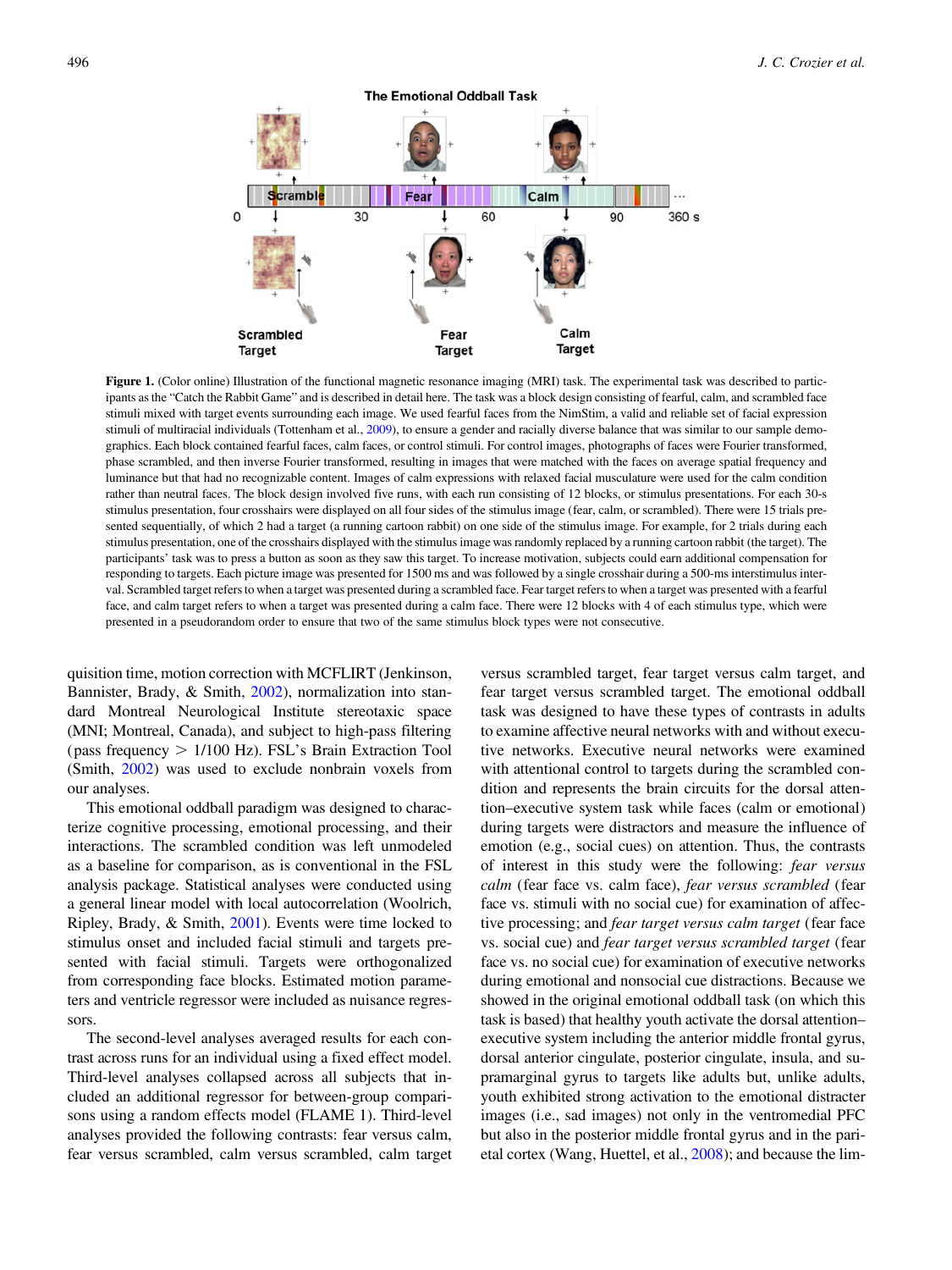ited neuroimaging studies in youth show that children show heightened amygdala activations to a variety of types of emotional faces than adults (Hoehl et al., [2010](#page-21-0)) including neutral faces (Thomas et al., [2001\)](#page-22-0), we examined two types of comparison contrasts (calm or scrambled faces) for our contrasts of interest. In the third-level analyses, group, gender, and their interactions were examined. All statistical results of whole-brain voxelwise analyses reported in figures of brain images and tables were thresholded using clusters determined by  $Z > 2.3$  and a corrected cluster significance threshold of  $p = .05$  (Worsley, [2001](#page-22-0)).

To examine the relationship between brain ROI and clinical variables, we used mean ROI BOLD activation extracted from baseline (the scrambled condition) from the secondlevel analyses to illustrate the activation patterns during each contrast for significant clusters in third-level wholebrain analyses. Given the significant difference between maltreated and control youth in SES, IQ, and possible medication effects, these measures were included as covariates in separate ROI analyses using general linear regression models to control for the influences of these parameters. The relationship between these ROI and clinical variables (e.g., total number of PTSD symptoms) were examined with Spearman rho correlations.

#### Results

#### Task performance

The task performance was measured by the percentage of omission errors and reaction times for target detection in each type of target event. Mixed analysis of variance did not show significant effects by group, gender, or interaction of group by gender, suggesting similar task performance between groups [\(Table 3](#page-7-0)).

# Gender × Maltreated effect in brain activation during fearful face (emotional) processing

The fear versus calm contrast examined emotional processes during fearful face presentation while controlling for calm (nonemotional) faces, while the fear versus scrambled contrast examined emotional processes during a fearful face controlling for a nonsocial stimuli. The whole-brain voxelwise analyses revealed no main effects of group or gender in the fear versus calm or the fear versus scrambled contrasts.

However, the whole-brain voxelwise analyses revealed significant clusters of activations during emotional processing of fear information for the Gender × Maltreated Group interaction analyses in the fear versus calm and fear versus scrambled contrasts [\(Table 4](#page-8-0)). Maltreated females compared to control females exhibited less BOLD signal to the fear ver-sus calm contrast in the dmPFC [\(Figure 2a\)](#page-10-0). Post hoc ROI analyses revealed that maltreated females showed less BOLD signal in the dmPFC than did the control female, control male, and the maltreated male groups ( $p < .05$ ;

[Figure 2b\)](#page-10-0). The maltreated females also showed less BOLD signal than did control females in the fear versus scrambled contrasts in the right cerebellum I, II, III, IV, and V, and left cerebellum I, II, III, IV, V, and VI, but more BOLD signal than control females in the left lateral occipital cortex, left middle temporal lobe, and left angular gyrus ([Table 4\)](#page-8-0). Post hoc ROI analyses revealed that maltreated females showed less BOLD signal in the right and left cerebellum I–V and left cerebellum VI than did the control females and control males ( $p < .05$ ).

Maltreated males compared to control males showed increased BOLD signal to the fear versus calm contrast in a cluster in the calcarine cortex that included the right lingual gyrus [\(Figure 2b](#page-10-0)) and to the fear versus scrambled in the right cerebellum (crus I, cerebellum VI, VIIb, VIIIa, vermis VI), left middle temporal pole, left hippocampus [\(Figure 3a\)](#page-11-0), paracentral cortex, and right supplementary motor area [\(Table 4](#page-8-0)). Post hoc ROI analyses revealed that maltreated males showed more BOLD signal in the calcarine cortex compared to the control male, control female, and maltreated female groups ( $p < .05$ ; [Figure 2d](#page-10-0)). In addition, post hoc ROI analyses revealed increased right cerebellar BOLD signal for maltreated males compared to maltreated females and control males in a large cluster that included the right cerebellum crus I ( $p < .05$ ; [Table 4](#page-8-0); [Figure 4b](#page-12-0)). It should be noted that these areas of cerebellar activation differences to the fear versus scrambled contrast between maltreated youth and their same-gender controls were different for males and females with little regions of overlap [\(Figure 4a](#page-12-0)).

In summary, maltreated females showed hypoactivation in the dmPFC to fearful faces compared to control females, while maltreated males showed greater BOLD signal in the visual cortex, cerebellum, and hippocampal regions compared to control males in the fear versus calm contrast, the contrast that controlled for face presentation; and the variety of gender differences seen in the fear versus scrambled contrasts most likely represented emotional processing due to both fearful face presentation and face presentation.

However, we did not find whole-brain voxelwise main effects in the maltreated versus control, gender groups, or group by gender interaction for calm versus scrambled, suggesting that the fearful face was responsible for our overall results. In order to explore these differences between the two emotional processing contrasts, we also undertook two ROI exploratory analyses to examine the relationship of dmPFC and calcarine cortex BOLD activations in the fear versus scrambled contrast. We found a significant difference for control females compared to maltreated females to show increased BOLD signal in the dmPFC for the fear versus scrambled contrast,  $t(1, 37) = -2.04$ ,  $p < .05$ , which was consistent with the findings in the fear versus calm contrast. We found a trend for maltreated males compared to control males to show increased BOLD signal in the calcarine cortex, for the fear versus scrambled contrast,  $t$  (1, 33) = 1.8,  $p < .09$ . These findings were consistence with the significant Gender  $\times$ Group findings seen in the fear versus calm contrast and fur-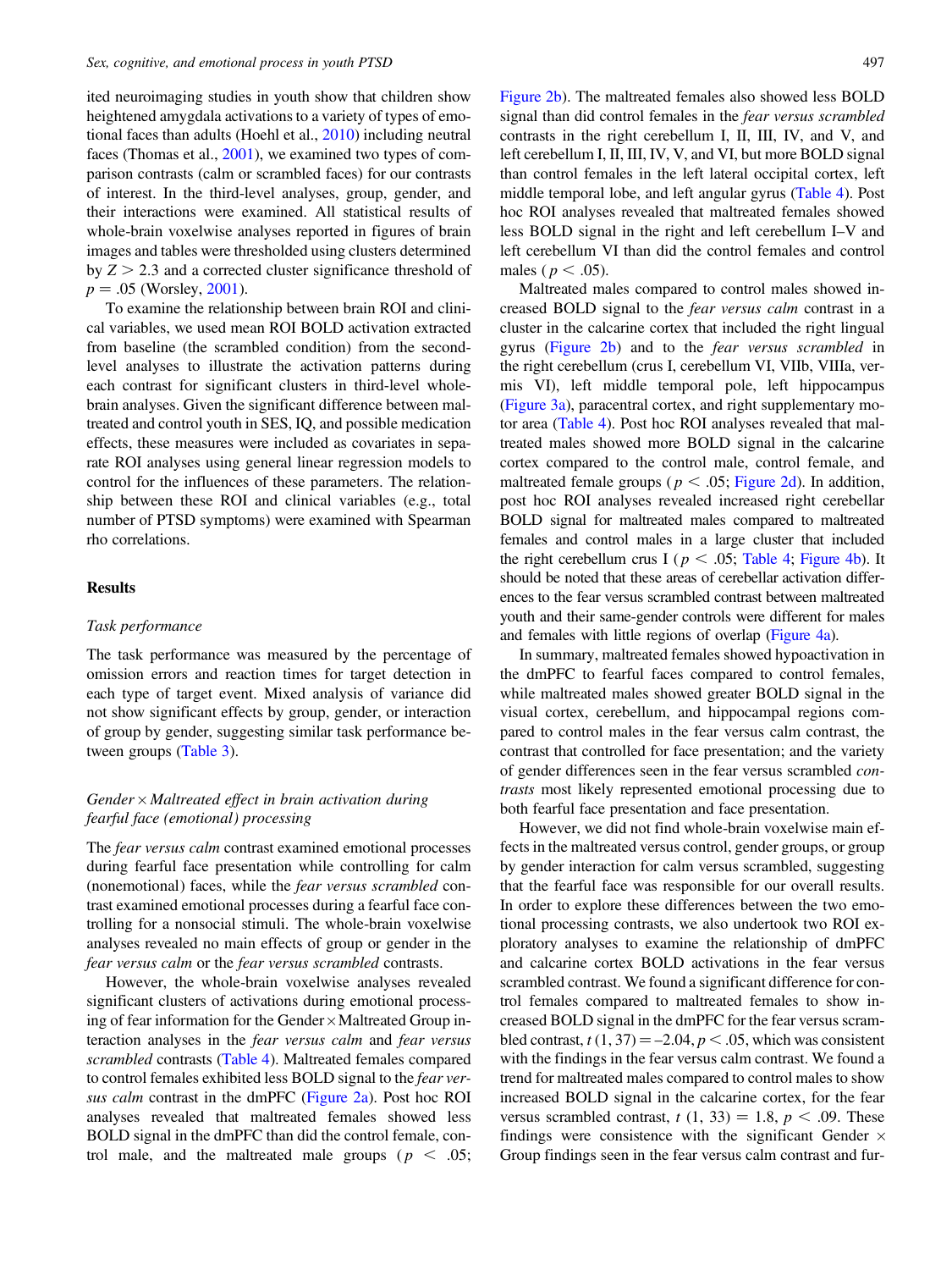<span id="page-7-0"></span>

|                            |                      | Healthy Control Subjects<br>Mean (SD) |                     |                          | Maltreated Pediatric Subjects<br>Mean $(SD)$ |                     |                                                                                                                                                                                                                                 |                                                                                                                                                                                                         |                                                                                                                                                                                                                             |
|----------------------------|----------------------|---------------------------------------|---------------------|--------------------------|----------------------------------------------|---------------------|---------------------------------------------------------------------------------------------------------------------------------------------------------------------------------------------------------------------------------|---------------------------------------------------------------------------------------------------------------------------------------------------------------------------------------------------------|-----------------------------------------------------------------------------------------------------------------------------------------------------------------------------------------------------------------------------|
|                            |                      |                                       |                     |                          |                                              |                     |                                                                                                                                                                                                                                 | Statistics                                                                                                                                                                                              |                                                                                                                                                                                                                             |
|                            | $(N = 45)$<br>Contro | Females<br>$(N = 26)$                 | $(N = 19)$<br>Males | Maltreated<br>$(N = 29)$ | $(N = 13)$<br>Females                        | $(N = 16)$<br>Males | Guore                                                                                                                                                                                                                           | Gender                                                                                                                                                                                                  | $Group \times Gender$                                                                                                                                                                                                       |
| RT fear target (ms)        | 641.6 (99.67)        | 638.5 (110.5)                         | 645.8 (85.4)        | 655 (98.2)               | 658.4 (88.9)                                 | 653.9 (88.0)        | $F_{1,70} = 0.34$                                                                                                                                                                                                               |                                                                                                                                                                                                         | $F_{1,70} = 0.04$                                                                                                                                                                                                           |
| RT calm target (ms)        | 634.5 (97.8)         | 624.8 (103.2)                         | 647.9 (91.0)        | 661.7 (109.4)            | 662.8 (94.5)                                 | 660.8 (123.3)       |                                                                                                                                                                                                                                 |                                                                                                                                                                                                         | $= 0.25$                                                                                                                                                                                                                    |
| RT scrambled target (ms)   | 632.3 (102.7)        | 624.1 (111.1)                         | 643.5 (91.7)        | 651.2 (100.9)            | 647.9 (86.2)                                 | 653.9 (108.0)       |                                                                                                                                                                                                                                 |                                                                                                                                                                                                         |                                                                                                                                                                                                                             |
| OE of fear target (%)      | 1.1(3.1)             | 0.8(2.2)                              | 1.5(4.0)            | 1.45(3.1)                | 1.1(3.3)                                     | 1.7(3.1)            | $\begin{array}{l} p = .564 \\ F_{1,\tau 0} = 1.05 \\ p = .309 \\ F_{1,\tau 0} = 0.48 \\ F_{1,\tau 0} = 0.12 \\ F_{1,\tau 0} = 0.12 \\ F_{1,\tau 0} = 0.12 \\ P = .73 \\ P_{1,\tau 0} = 0.66 \\ F_{1,\tau 0} = 0.09 \end{array}$ | $F_{1,70} = 0.00$<br>$p = .954$<br>$F_{1,70} = .018$<br>$F_{1,70} = .071$<br>$F_{1,70} = .036$<br>$F_{1,70} = .073$<br>$F_{1,70} = .073$<br>$F_{1,70} = .068$<br>$F_{1,70} = .414$<br>$F_{1,70} = 2.78$ | $\begin{array}{ll} p = .808 \\ F_{1,70} = 0.25 \\ P = .616 \\ F_{1,70} = 0.07 \\ F_{1,70} = 0.07 \\ F_{1,70} = 0.00 \\ F_{1,70} = 0.00 \\ P = .649 \\ F_{1,70} = 0.21 \\ F_{1,70} = 0.21 \\ F_{1,70} = 1.38 \\ \end{array}$ |
| OE of calm target (%)      | 0.97(2.7)            | 0.8(2.2)                              | 1.1 $(3.4)$         | 1.6(3.1)                 | 1.1(3.3)                                     | 2.0(2.9)            |                                                                                                                                                                                                                                 |                                                                                                                                                                                                         |                                                                                                                                                                                                                             |
| OE of scrambled target (%) | 0.84(2.9)            | 0.7(2.7)                              | 1.0(3.4)            | 1.2(2.5)                 | 1.3(3.1)                                     | 2.0(3.1)            | 764                                                                                                                                                                                                                             |                                                                                                                                                                                                         | $= 1.38$<br>.244                                                                                                                                                                                                            |

ther suggest that the fearful face was responsible for our results.

# Group, Gender, and Group  $\times$  Gender effects in BOLD signal during executive control processing (target detection) with fear distraction

The fear targets versus calm targets contrast examined executive control processing during emotional distractors (fearful face vs. calm, nonemotional face distractors). The whole-brain voxelwise analyses revealed no main effects of group or gender in the fear targets versus calm targets contrast. However, the whole-brain voxelwise analyses revealed significant clusters of activations during executive control processing (target detection) with fear distraction for the Gender × Maltreated Group interaction analyses in the fear targets versus calm targets contrast [\(Table 5](#page-13-0)).Maltreated males showed decreased activations in the fear targets versus calm targets contrast in the left posterior cingulate cortex (PCC; [Figure 5a](#page-15-0)). Post hoc ROI analyses revealed that maltreated males showed less BOLD signal in the left PCC compared with the control male, control female, and maltreated female groups ( $p < .05$ ; [Figure 5b\)](#page-15-0). Greater PTSD symptoms were also correlated significantly with increased BOLD signal to fear targets versus calm targets in the PCC (Spearman  $\rho =$  $0.37, p < .05$ ; [Figure 5c](#page-15-0)). This relationship was similar in maltreated boys (Spearman  $\rho = 0.50, p < .05$ ) and suggestive in maltreated girls (Spearman  $\rho = .52, p < .07$ ).

The fear targets versus scrambled targets contrast examined executive control processing during emotional distractors (fearful faces vs. nonsocial stimuli distractors). The whole-brain voxelwise analyses revealed a main effect of group and a main effect of gender in the fear targets versus scrambled targets contrast. There was a significant group difference in response to *fear tar*gets versus scrambled targets, with controls showing greater BOLD signal in the left precuneus, left middle cingulate, and right supplementary areas compared with maltreated subjects [\(Figure 6a](#page-16-0); [Table 5\)](#page-13-0). Post hoc ROI analyses revealed that maltreated males showed less BOLD signal in the left precuneus cortex (PC) compared with control males and maltreated females  $(p < .05;$  [Figure 6b\)](#page-16-0), but not compared with maltreated females. Although there was a whole-brain voxelwise main group effect for controls to show greater PC activations than the maltreated groups, this finding was influenced by the lower PC activations in maltreated males. There was a main whole-brain voxelwise gender effect on the fear targets versus scrambled targets contrast in that all females showed significantly greater BOLD signal activation in the bilateral lingual gyrus, left fusiform gyrus, and right cerebellum I, II, III, IV and V, than did all males [\(Figure 6c](#page-16-0) and [Figure 7a\)](#page-17-0). The post hoc ROI analyses revealed that control females showed greater BOLD signal in the left precentral/postcentral gyrus compared with control and maltreated males, while maltreated females showed greater BOLD signal in the left precentral/postcentral gyrus compared with maltreated males ( $p < .05$ ; [Figure 6d\)](#page-16-0). This was the only finding where gender showed a clear difference in response to executive control processing (target detection) during fear distraction that was not

498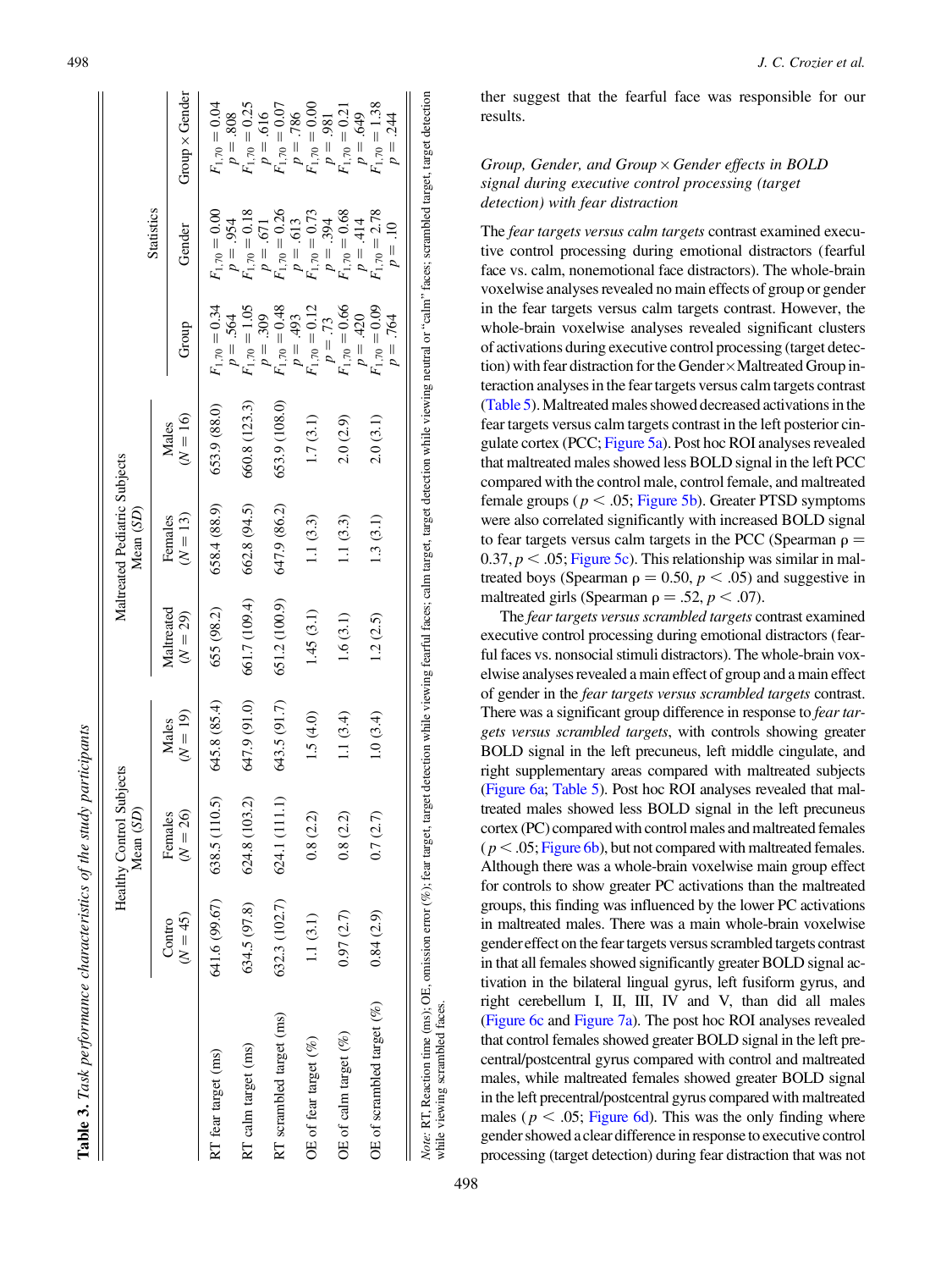|                                           |                                                                         |                                                                      |                 |                                     |                  |                  |           |                  |                         | <b>ROI</b> Analysis |                                 |
|-------------------------------------------|-------------------------------------------------------------------------|----------------------------------------------------------------------|-----------------|-------------------------------------|------------------|------------------|-----------|------------------|-------------------------|---------------------|---------------------------------|
|                                           |                                                                         | Brodmann<br>Area<br>BA9<br><b>BA18</b><br><b>BA18</b><br><b>BA39</b> |                 |                                     |                  |                  |           |                  | <b>SES</b> Adjusted     |                     | FSIQ Adjusted                   |
|                                           | Regions                                                                 |                                                                      | Cluster<br>Size | Peak Z                              | $X_{\text{MNI}}$ | $Y_{\text{MNI}}$ | $Z_{MNI}$ | $\boldsymbol{F}$ | $\boldsymbol{p}$        | $\cal F$            | $\boldsymbol{p}$                |
|                                           |                                                                         |                                                                      |                 | Interaction Effect Fear Versus Calm |                  |                  |           |                  |                         |                     |                                 |
| Control females $>$<br>maltreated females | Left dorsal medial<br>prefrontal cortex/<br>paracingulate gyrus         |                                                                      | 1276            | 3.69                                | $-4$             | 50               | 18        | 12.05<br>(4.5)   | .001<br>$(0.4)^a$       | 11.97<br>(6.1)      | .001<br>$\langle .02 \rangle^a$ |
|                                           | Right dorsal medial<br>prefrontal cortex                                |                                                                      |                 | 3.44                                | 10               | 56               | 14        |                  |                         |                     |                                 |
| Maltreated males ><br>control males       | Right calcarine/occipital<br>lobe                                       |                                                                      | 1085            | 5.28                                | 10               | $-94$            | $-6$      | 4.67<br>(6.6)    | .04<br>$.015)^{a}$      | 4.96<br>(6.9)       | .03<br>$.01)^{a}$               |
|                                           | Right lingual gyrus/<br>fusiform gyrus                                  |                                                                      |                 | 3.83                                | 24               | $-90$            | $-14$     |                  |                         |                     |                                 |
|                                           | Right intracalcarine/<br>lingual gyrus/<br>supracalcarine cortex        |                                                                      |                 | 3.51                                | $\overline{4}$   | $-82$            | 2         |                  |                         |                     |                                 |
|                                           | Left intracalcarine cortex/<br>lingual gyrus                            |                                                                      |                 | 3.58                                | $-6$             | $-86$            | $-2$      |                  |                         |                     |                                 |
|                                           |                                                                         |                                                                      |                 | Fear Versus Scramble                |                  |                  |           |                  |                         |                     |                                 |
| Control females ><br>maltreated females   | Right cerebellum V                                                      |                                                                      | 759             | 4.57                                | 8                | $-60$            | $-12$     | 20.57<br>(8.9)   | < .0001<br>$.006)^{a}$  | 9.99<br>(2.5)       | .003<br>$(12)^a$                |
|                                           | Right cerebellum I, II, III,<br>IV, $&V$                                |                                                                      |                 | 3.98                                | $\overline{4}$   | $-56$            | $-16$     |                  |                         |                     |                                 |
|                                           | Left cerebellum VI                                                      |                                                                      |                 | 3.05                                | $-12$            | $-70$            | $-18$     |                  |                         |                     |                                 |
|                                           | Left cerebellum I, II, III,<br>IV, $&V$                                 |                                                                      |                 | 4.22                                | $-2$             | $-58$            | $-10$     |                  |                         |                     |                                 |
| Maltreated females ><br>control females   | Left lateral occipital<br>cortex, middle temporal<br>lobe/angular gyrus |                                                                      | 482             | 4.26                                | $-52$            | $-74$            | 18        | 19.47<br>(13.8)  | < .0001<br>$.0008)^{a}$ | 16.60<br>(9.5)      | .0003<br>$.004)^{a}$            |
|                                           | Left lateral occipital<br>cortex/left angular<br>gyrus                  |                                                                      |                 | 3.5                                 | $-46$            | $-64$            | 52        |                  |                         |                     |                                 |
| Maltreated males ><br>control males       | Right cerebellum crus I                                                 |                                                                      | 2150            | 5.22                                | 24               | $-76$            | $-28$     | 6.74<br>(2.36)   | .01<br>$.025)^{a}$      | 8.84<br>(2.47)      | .0056<br>$.02)^{a}$             |
|                                           | Right cerebellum crus I                                                 | <b>BA18</b>                                                          |                 | 4.31                                | 30               | $-92$            | $-22$     |                  |                         |                     |                                 |
|                                           | Right cerebellum VI,<br>VIIb, VIIIa, vermis VI                          |                                                                      |                 | 4.14                                | 8                | $-66$            | $-28$     |                  |                         |                     |                                 |
|                                           | Right vermis VI, VIIb,<br>vermis villa                                  |                                                                      |                 | 4.16                                | $\mathbf{1}$     | $-64$            | $-28$     |                  |                         |                     |                                 |
|                                           | Right vermis VI                                                         | <b>BA18</b>                                                          |                 | 4.13                                | $\overline{4}$   | $-92$            | $-16$     |                  |                         |                     |                                 |

<span id="page-8-0"></span>Table 4. Whole brain analyses: Interaction effect in activation to fear versus calm and fear versus scramble pictures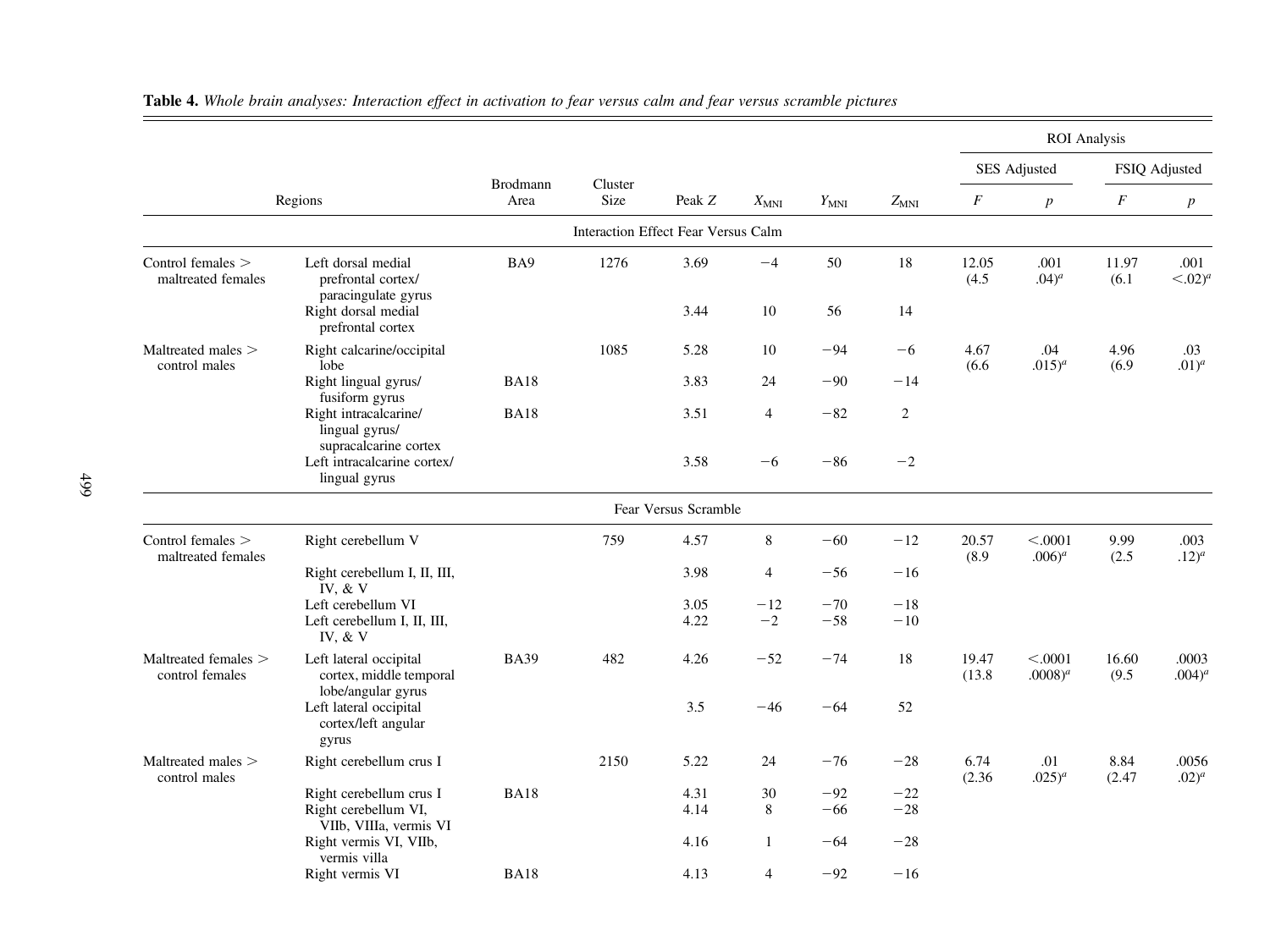|                                                                                                                 |                            |                                     |                      |                         |                        |                         |                  |                                 | <b>ROI</b> Analysis |                                |
|-----------------------------------------------------------------------------------------------------------------|----------------------------|-------------------------------------|----------------------|-------------------------|------------------------|-------------------------|------------------|---------------------------------|---------------------|--------------------------------|
|                                                                                                                 |                            |                                     |                      |                         |                        |                         |                  | SES Adjusted                    |                     | FSIQ Adjusted                  |
| Regions                                                                                                         | Brodmann<br>Area           | Cluster<br>Size                     | Peak Z               | $X_{\rm MNI}$           | $Y_{\text{MNI}}$       | $Z_{MNI}$               | $\boldsymbol{F}$ | $\boldsymbol{p}$                | $\boldsymbol{F}$    | $\boldsymbol{p}$               |
|                                                                                                                 |                            | Interaction Effect Fear Versus Calm |                      |                         |                        |                         |                  |                                 |                     |                                |
| Occipital fusiform gyrus/                                                                                       |                            |                                     | 4.16                 | $\overline{0}$          | $-64$                  | $-28$                   |                  |                                 |                     |                                |
| lingual gyrus<br>Left middle temporal<br>pole/temporal fusiform<br>cortex (anterior and<br>posterior divisions) |                            | 502                                 | 4.45                 | $-38$                   | 12                     | $-32$                   | 6.56<br>(4.85)   | .015<br>$\langle .04 \rangle^a$ | 5.77<br>(4.26)      | .02<br>$\langle .05 \rangle^a$ |
| Left middle temporal lobe<br>Left parahippocampus<br>Left hippocampus                                           | <b>BA21</b><br><b>BA35</b> |                                     | 3.66<br>3.52<br>3.35 | $-54$<br>$-24$<br>$-34$ | $-6$<br>$-14$<br>$-14$ | $-22$<br>$-30$<br>$-16$ |                  |                                 |                     |                                |
| Left precentral and<br>postcentral gyrus                                                                        | BA6                        | 452                                 | 4.08                 | $-2$                    | $-32$                  | 66                      | 3.25<br>(2.66)   | .08<br>$(11)^a$                 | 4.08<br>(4.25)      | .05<br>$\langle .05 \rangle^a$ |
| Left precentral and<br>postcentral gyrus/<br>precuneous cortex                                                  |                            |                                     | 4.02                 | $\overline{0}$          | $-40$                  | 68                      |                  |                                 |                     |                                |
| Right supplementary<br>motor cortex                                                                             | BA6                        |                                     | 2.5                  | 6                       | $-18$                  | 66                      |                  |                                 |                     |                                |

Note: Regions were labeled in MNI coordinates with the FSL Atlases: Harvard–Oxford Cortical Structural Atlas, Harvard–Oxford Subcortical Structural Atlas, Cerebellar Atlas in MNI 152 space after normalization with FNIRT, and Talairach Daemon Labels for Brodmann areas. ROI, Region of interest; SES, socioeconomic status; FSIQ, full scale IQ.

<sup>a</sup>Under ROI adjusted analyses in parentheses throughout are further analyses controlling for medication status by excluding maltreated subjects on medications in the general linear models.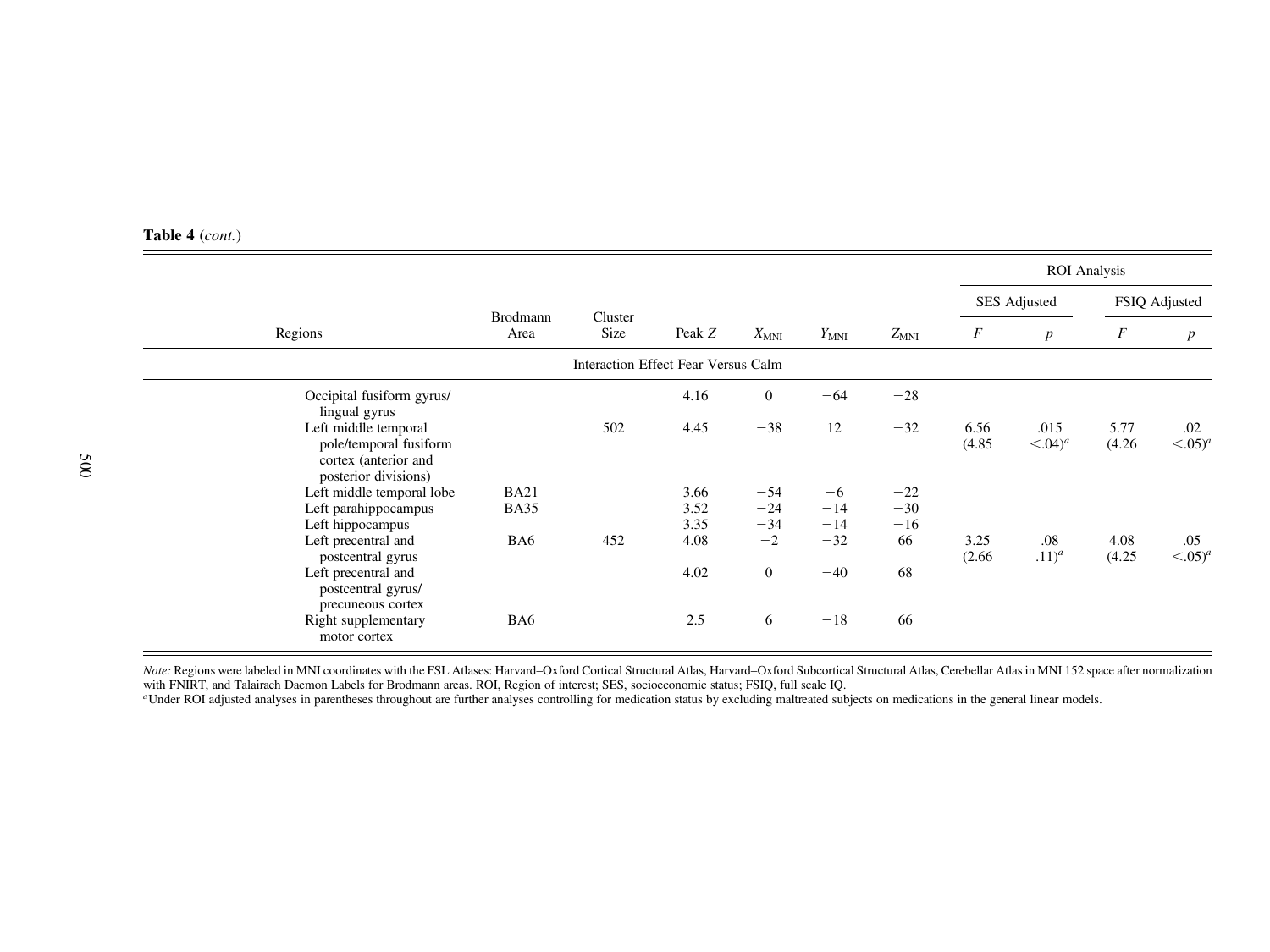<span id="page-10-0"></span>

Figure 2. (Color online) Gender × Group effect on percentage blood oxygen level dependent (BOLD) signal in response to the fear versus calm contrast in the dorsomedial prefrontal cortex (dmPFC) and calcarine region. This contrast examined emotional processes during fearful face presentation while controlling for calm (no emotional) faces. (a) The brain image illustrates the whole-brain analysis demonstrating significantly decreased percentage BOLD signal change in the dmPFC in maltreated females than in control females (red label in brain images). (b) The region of interest (ROI) analysis (bar graph) revealed that maltreated females showed significantly decreased percentage BOLD signal when examining the individual subject's dmPFC activations extracted from the fear versus calm contrast from the scrambled baseline than did the control males, maltreated males, and control females. (c) The brain image illustrates the whole-brain analysis showing significantly increased percentage BOLD signal in maltreated males in a cluster that was composed of mainly the bilateral calcarine regions, but also the left lingual gyrus, compared with control males (red label in brain images online). (d) Post hoc ROI analyses revealed that the maltreated males showed significantly increased percentage BOLD signal in the calcarine than did control males, maltreated females, and control females. The bar graphs show the ROI analysis in the dmPFC and calcarine regions, respectively, confirming the whole-brain analysis. Post hoc analyses indicate significant ROI differences between gender groups (Dunnett method,  $\frac{*p}{s} < .05$ ).

influenced by maltreatment status or Maltreatment  $\times$  Gender interactions. Post hoc ROI analyses of the lingual gyrus revealed that whole-brain voxelwise gender effects were mainly influenced by the lower BOLD signal seen in maltreated males compared to control males and females ( $p < .05$ ), but not compared with maltreated females ([Figures 7a](#page-17-0) and [7b](#page-17-0)). Post hoc ROI analyses of the temporal gyrus/fusiform cortex also revealed that the main gender findings were mainly carried by the lower BOLD signal seen in maltreated males compared to control males and females ( $p < .05$ ), but not compared with maltreated females (data not shown in figures).

In addition to the main effects of group and gender, there was a significant whole-brain voxelwise main effect of Maltreatment×Gender interaction in response to fear targets versus

scrambled targets contrast. A Maltreatment  $\times$  Gender interaction effect showed that maltreated males exhibited less activation to fear targets versus scrambled targets in the left PC [\(Figure 6b](#page-16-0)) and left inferior frontal gyrus (also known as the ventrolateral PFC [vlPFC]; [Figure 7d\)](#page-17-0) than did control males. Post hoc ROI analyses revealed that maltreated males showed less BOLD signal in the left PC than did the control male and females, but not the maltreated females [\(Figure 6b](#page-16-0)), and that maltreated males showed less BOLD signal in the left PCC than did control males and females ( $p < .05$ ), but not maltreated females (data not shown in figures). Post hoc ROI analyses revealed that maltreated males showed less BOLD signal in the left vlPFC than did the control male, control female, and maltreated female groups ( $p < .05$ ; [Figure 7d\)](#page-17-0).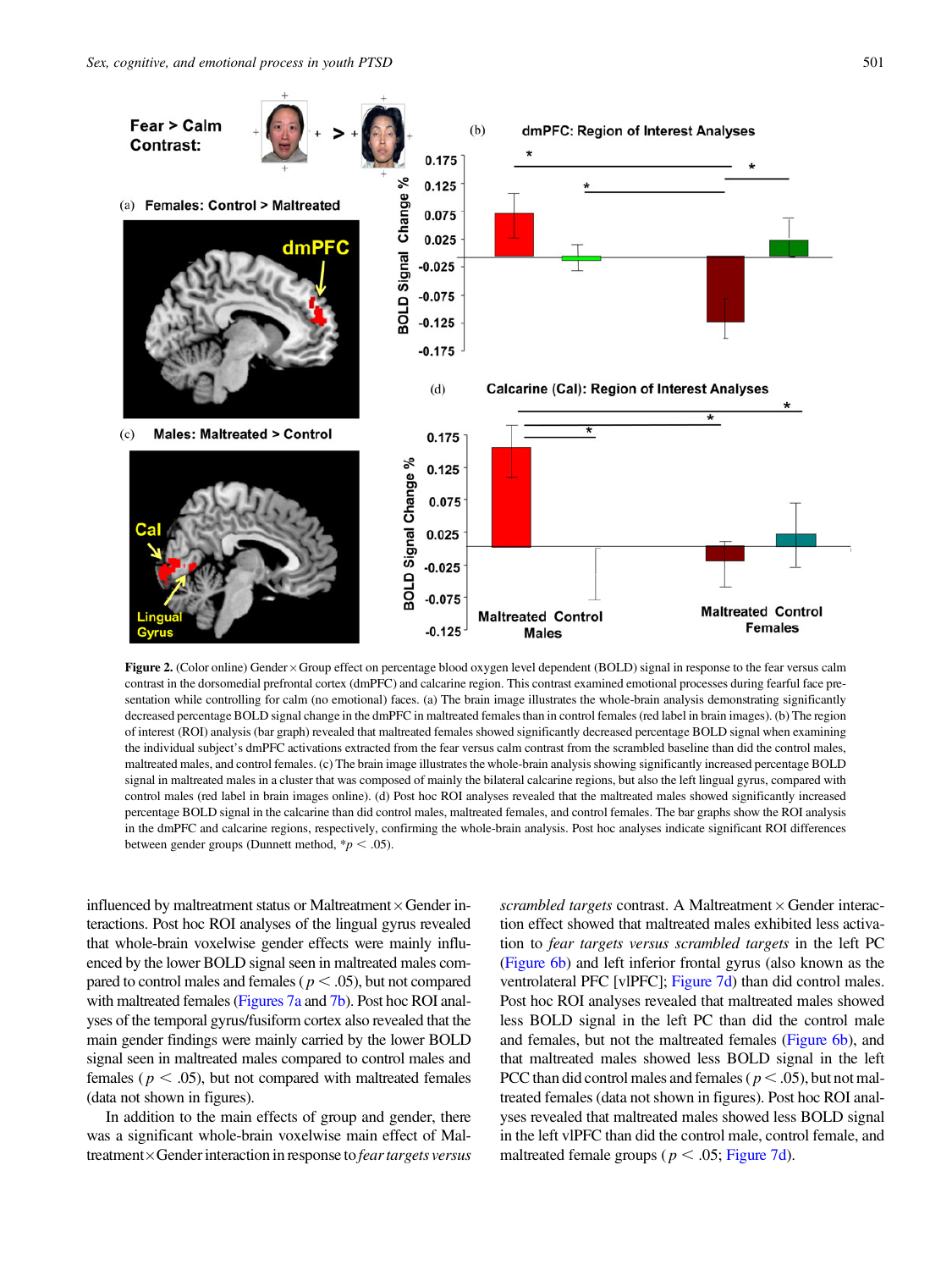<span id="page-11-0"></span>

Figure 3. (Color online) Gender x Group effect on the percentage of blood oxygen level dependent (BOLD) signal in response to fear versus scrambled in the left hippocampus. The fear versus scrambled contrast examined emotional processes during a fearful face controlling for a nonsocial stimuli. (a) The brain image illustrates the whole-brain analysis showing greater BOLD signal change in maltreated males compared with control males in response to a fear face. (b) The region of interest (ROI) analysis bar graph showed greater percentage BOLD signal in maltreated male groups in the left hippocampus to fear versus scramble compared with control males. Females did not show differences in the hippocampus. The bar graphs show the ROI analysis in the left hippocampus confirming the whole-brain analysis. Post hoc analyses indicate significant ROI differences between gender groups (Dunnett method,  $* p < .05$ ).

We did not find main effects in the maltreated versus control, gender groups, or group by gender interaction for calm target versus scrambled target, which suggests that the fearful face was responsible for our results. The findings of greater left PC and PCC activations in control males compared with maltreated males were consistent in the fear target versus calm targets and fear target versus scrambled targets contrasts, suggesting that the fearful face distraction to targets was responsible for our results.

## The influence of SES and full scale IQ on findings

In the overall sample, IQ and SES were significantly correlated (Spearman  $\rho = 0.34$ ,  $p < .003$ ). Therefore, we controlled for SES and full scale IQ separately in the above ROI analyses as seen in [Tables 4](#page-8-0) and [5](#page-13-0). These analyses remained significant or suggestive, except for one finding in the fear target versus scrambled target contrast for control males to show greater BOLD response compared with maltreated males (interaction effect of control males vs. maltreated males in left precentral and postcentral gyrus cluster; [Table 4](#page-8-0)). Among maltreated youth, PTSD symptoms were not significantly related to IQ (Spearman  $\rho = 0.17$ ,  $p =$ .38) or SES (Spearman  $\rho = -0.16$ ,  $p = .40$ ). Excluding maltreated participants on medications did not influence results except for that same fear target versus scrambled target contrast (interaction effect of control males vs. maltreated males in the left precentral and postcentral gyrus cluster; [Table 5](#page-13-0)). Unless otherwise reported, we did not find any other significant correlations between brain ROI reported between groups; and age, SES, IQ, or PTSD symptoms.

#### **Discussion**

Although maltreated boys and girls had similar maltreatment experiences, number of PTSD symptoms, types of Axis I mental health disorders, psychopathology, and performance on the emotional oddball task, maltreated youth significantly demonstrated gender differences during affective regulation and executive attentional control during fear distracters. During the affective processing of fearful faces controlling for calm faces, maltreated females compared to control females exhibited decreased activation in the dmPFC, while maltreated males compared to control males exhibited increased activation in the visual cortex and right lingual gyrus. When investigating executive attentional processing of oddball targets with the task-irrelevant emotional distraction of fearful faces controlling for calm faces, maltreated males compared to control males exhibited decreased activation in the left middle and PCC and the PC. Furthermore, greater PTSD symptoms were positively and significantly correlated with increased BOLD signal to fear targets versus calm targets in the PCC. This relationship remained significant in maltreated boys and was suggestive in maltreated girls. The PCC is involved in visual attention and is consistently activated during the processing of emotional stimuli and emotional memories (Maddock, [1999](#page-21-0)). The PC is a complex structure that is associated with multiple functions, including the posterior default mode network or resting state network (Eichele et al., [2008](#page-20-0); Fransson, [2005,](#page-20-0) [2006](#page-20-0);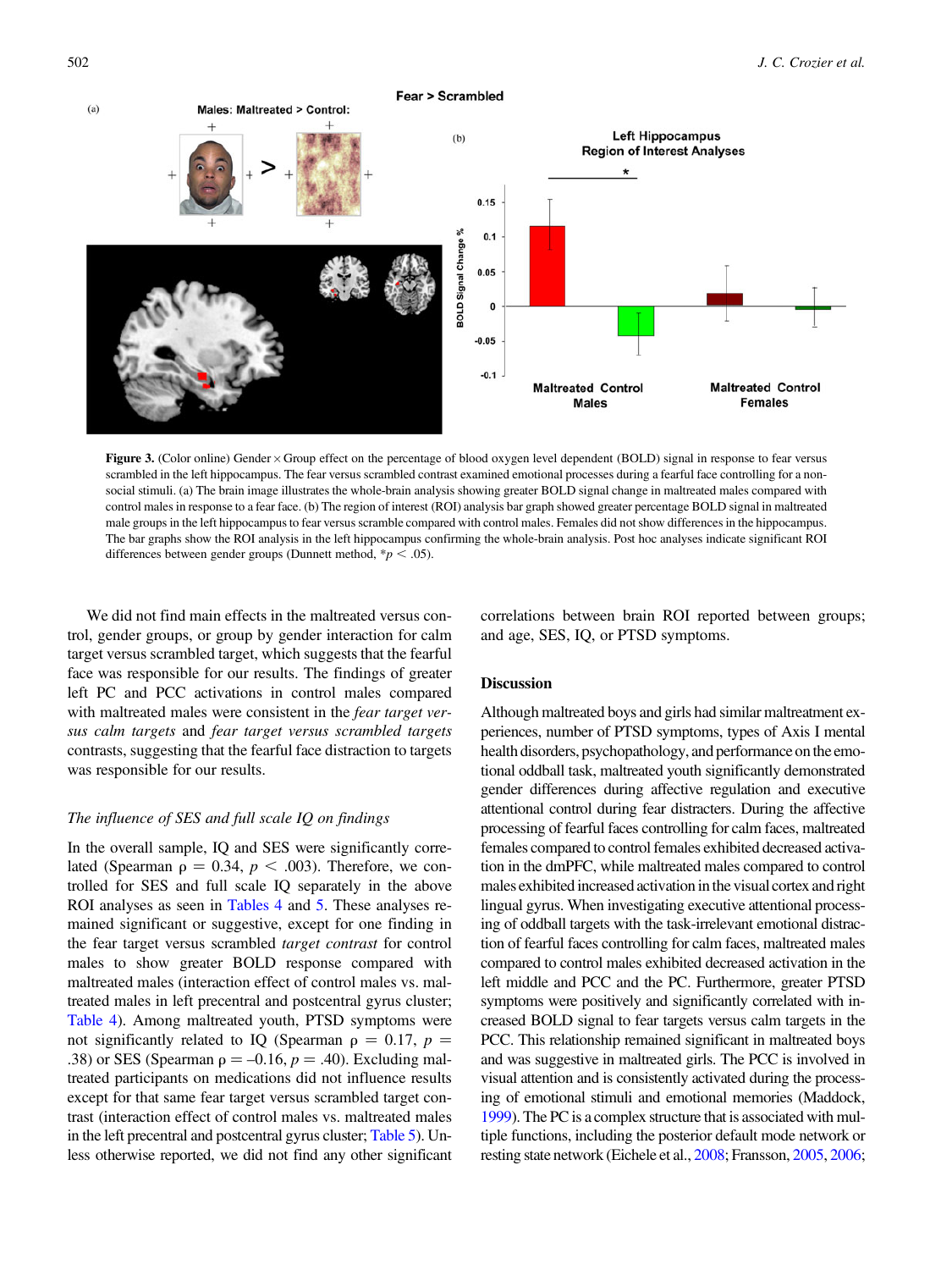#### Gender Differences in Cerebellum in Fear > Scrambled Contrast

<span id="page-12-0"></span> $(a)$ Maltreated Males > Control Males (green). Control Females > Maltreated Females (red), (Overlap of Contrasts in Labeled in Yellow).









 $(c)$ 

Figure 4. (Color online) Gender×Group effect on percentage blood oxygen level dependent (BOLD) signal in response to fear versus scrambled in the cerebellum. (a) The brain image illustrates the whole-brain analysis demonstrating greater percentage BOLD signal in the cerebellum for maltreated males showing increased BOLD signal compared with control males (labeled in green and yellow online), and maltreated females showing decreased BOLD signal compared with control females (labeled in red and yellow online) in response to a fear face. The overlap of these two clusters is showed in yellow (online). (b) The region of interest (ROI) analysis (bar graph) showed greater percentage BOLD signal change in the cerebellum for the maltreated males compared with the control males and maltreated females to the fear versus scramble contrast for the ROI in the cerebellum from this significant cluster that involved the differences in the two male groups (i.e., the crus I and cerebellum VI, VIIb, VIIIa, vermis VI). (c) Whole-brain analysis demonstrated that control females had increased cerebellar percentage BOLD signal in response to a fear face compared with maltreated females. The bar graphs show the ROI analysis for the fear versus scramble contrast for the ROI in the cerebellum from this significant cluster that involved the differences in the two female groups (i.e., the right and left cerebellum I–V and left cerebellum VI) and showed that control females demonstrated greater activations to fear faces than did maltreated females and control males. Post hoc analyses indicate significant ROI differences between gender groups (Dunnett method,  $\gamma p < .05$ ). Note the brain regions of cerebellar activations for males and females were different and showed little areas of overlap (i.e., yellow label in (a) online).

Raichle et al., [2001](#page-22-0)) and integration of tasks that include visual– spatial imagery, episodic memory retrieval, and social cognition (Cavanna & Trimble, [2006\)](#page-20-0). These are functions that were needed to perform this task. Only maltreated males compared to control males demonstrated differences in executive attentional processing of oddball targets with the task-irrelevant distraction of fear faces versus calm faces. Less PC activation may mean that additional deactivation of the resting state network was needed to focus more attention on the task in maltreated male youth, to integrate information and to maintain the same level of attention to the task for similar performance to the nonmaltreated youth. No differences were found in maltreated female youth, suggesting that maltreated females exhibited differences in brain regions including executive regions (e.g., dmPFC) only during the processing of affective stimuli or emotion but not during the executive component of the task. These findings suggest that maltreated male youth are more vul-

nerable to the influence of emotion during executive functions compared to maltreated females, while maltreated female youth may be more resilient to the influence of emotion during executive functions compared to maltreated males.

Maltreated females compared to control females exhibited decreased activation in the dmPFC during the affective processing of fearful faces versus calm faces. The dmPFC is implicated in emotion appraisal, emotion expression, and explicit threat evaluation (Etkin, Egner, & Kalisch, [2011\)](#page-20-0). Decreased activation in the dmPFC in maltreated females during passive viewing of fearful faces is consistent with previous findings in both male and female adults with PTSD (Bremner et al., [1999](#page-20-0), [2004,](#page-20-0) [2005](#page-20-0); Britton et al., [2005](#page-20-0); Shin et al., [1999](#page-22-0), [2001](#page-22-0), [2005;](#page-22-0) Shin, Shin, et al., [2004\)](#page-22-0). Previous findings in adult PTSD demonstrated decreased medial PFC activation in response to aversive stimuli including fearful faces (Francati et al., [2007](#page-20-0); Lanius et al., [2001](#page-21-0), [2003](#page-21-0); Lindauer et al., [2004](#page-21-0); Shin, Orr, et al., [2004](#page-22-0)). Increased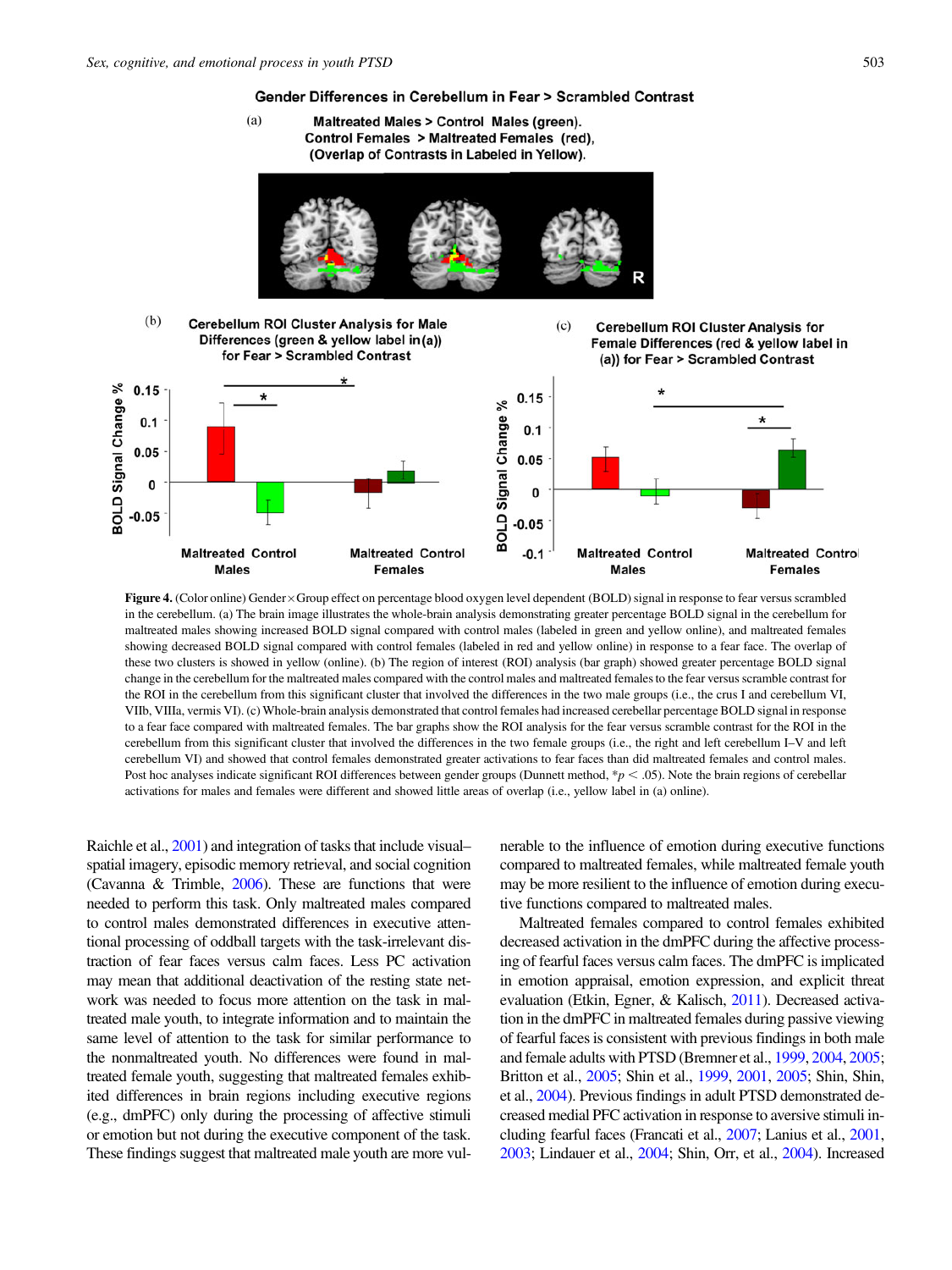|                                                             |                                                                                                                                                   |                  |                                     |                                |                  |                  |               | <b>ROI</b> Analysis                                                                                                   |                          |                                   |                        |  |  |
|-------------------------------------------------------------|---------------------------------------------------------------------------------------------------------------------------------------------------|------------------|-------------------------------------|--------------------------------|------------------|------------------|---------------|-----------------------------------------------------------------------------------------------------------------------|--------------------------|-----------------------------------|------------------------|--|--|
|                                                             |                                                                                                                                                   |                  |                                     |                                |                  |                  |               |                                                                                                                       | <b>SES</b> Adjusted      |                                   | FSIQ Adjusted          |  |  |
|                                                             | Regions                                                                                                                                           | Brodmann<br>Area | Cluster<br>Size                     | Peak Z                         | $X_{\text{MNI}}$ | $Y_{\text{MNI}}$ | $Z_{MNI}$     | $\boldsymbol{F}$                                                                                                      | p                        | $\cal F$                          | $\boldsymbol{p}$       |  |  |
|                                                             |                                                                                                                                                   |                  |                                     | Fear Target Versus Calm Target |                  |                  |               |                                                                                                                       |                          |                                   |                        |  |  |
| Interaction effect<br>Control males $>$<br>Maltreated males | Left precentral gyrus/left<br>middle cingulum/<br>posterior cingulate                                                                             | <b>BA31</b>      | 418                                 | 3.61                           | $-16$            | $-28$            | 42            | 8.82<br>.0056<br>9.45<br>(7.60)<br>$\leq 0.01)^a$<br>(8.34)<br>6.43<br>6.86<br>.01<br>(9.43)<br>$.004)^{a}$<br>(8.62) | .004<br>$.007)^{a}$      |                                   |                        |  |  |
|                                                             | cortex<br>Right and left precuneus<br>cortex                                                                                                      | BA7              |                                     | 2.66                           | $\overline{c}$   | $-60$            | 34            |                                                                                                                       |                          |                                   |                        |  |  |
|                                                             |                                                                                                                                                   |                  | Fear Target Versus Scrambled Target |                                |                  |                  |               |                                                                                                                       |                          |                                   |                        |  |  |
| Main effect<br>Control<br>maltreated                        | Left precuneus cortex/<br>cingulate gyrus                                                                                                         | <b>BA31</b>      | 1030                                | 3.94                           | $-6$             | $-46$            | 46            |                                                                                                                       |                          |                                   | .01<br>$\leq 0.005)^a$ |  |  |
|                                                             | Left precuneus/cortex/<br>cingulate gyrus<br>posterior division                                                                                   |                  |                                     | 3.81                           | $\boldsymbol{0}$ | $-48$            | 44            |                                                                                                                       |                          |                                   |                        |  |  |
|                                                             | Left precuneus cortex/<br>cingulate/middle<br>cingulum/postcentral<br>gyrus                                                                       |                  |                                     | 3.42                           | $-12$            | $-42$            | 48            |                                                                                                                       |                          | 5.02<br>(2.79)<br>16.38<br>(11.4) |                        |  |  |
|                                                             | Left precentral gyrus/<br>paracentral cortex                                                                                                      | BA6              |                                     | 3.38                           | $-4$             | $-26$            | 62            |                                                                                                                       |                          |                                   |                        |  |  |
|                                                             | Right supplementary<br>motor cortex/precentral<br>gyrus                                                                                           | BA6              |                                     | 3.34                           | $\overline{c}$   | $-10$            | 54            |                                                                                                                       |                          |                                   |                        |  |  |
| Gender effect<br>$F$ emales $>$ males                       | Left lingual gyrus                                                                                                                                | <b>BA18</b>      | 1602                                | 3.67                           | $-22$            | M50              | M4            | 5.35<br>(2.93)                                                                                                        | $.02\,$<br>$.09)^{a}$    |                                   | .03<br>$(10)^a$        |  |  |
|                                                             | Right lingual gyrus<br>Left temporal fusiform<br>cortex, posterior<br>division/temporal<br>occipital fusiform<br>cortex/<br>parahippocampal gyrus | <b>BA37</b>      |                                     | 3.65<br>3.56                   | 14<br>$-28$      | $-70$<br>$-40$   | $-4$<br>$-18$ |                                                                                                                       |                          |                                   |                        |  |  |
|                                                             | Right cerebellum I, II, III,<br>IV, and V                                                                                                         |                  |                                     | 3.39                           | 14               | $-44$            | $-22$         |                                                                                                                       |                          |                                   |                        |  |  |
|                                                             | Left precentral gyrus/<br>postcentral gyrus                                                                                                       | BA4              | 540                                 | 3.55                           | $-34$            | $-20$            | 68            | 15.69<br>(10.8)                                                                                                       | .0002<br>$\leq 0.002)^a$ |                                   | .0001<br>$.001)^{a}$   |  |  |

<span id="page-13-0"></span>Table 5. Whole brain analyses: Main effect or interaction effect of the analysis of variance in activation to targets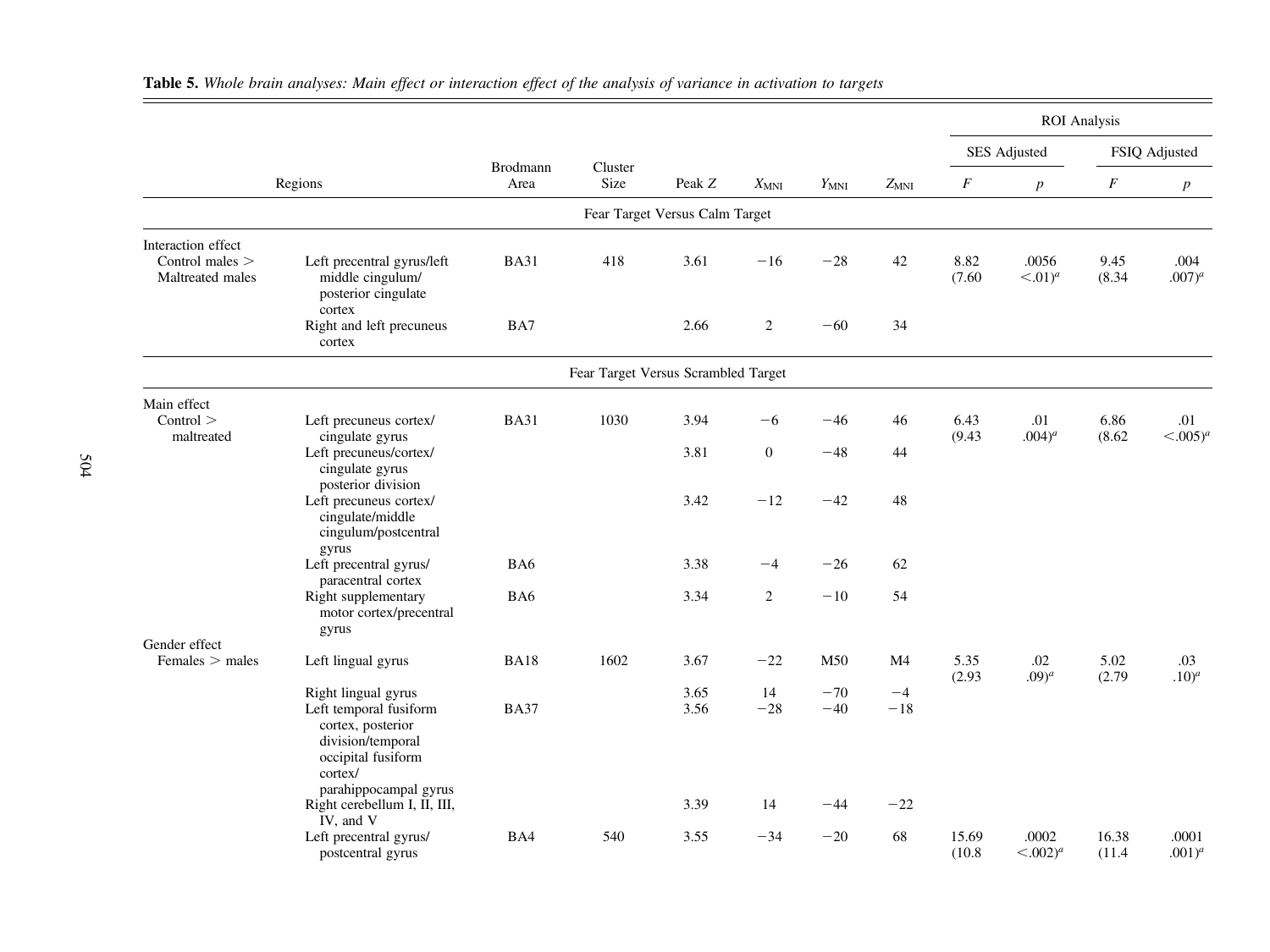|                                       | Left postcentral gyrus                                                                                                   |             |     | 3.12         | $-34$          | $-32$        | 64       |                 |                       |                |                         |
|---------------------------------------|--------------------------------------------------------------------------------------------------------------------------|-------------|-----|--------------|----------------|--------------|----------|-----------------|-----------------------|----------------|-------------------------|
|                                       | Left postcentral &<br>precentral gyrus                                                                                   | BA3         |     | 3.1          | $-34$          | $-28$        | 64       |                 |                       |                |                         |
| Interaction effect                    |                                                                                                                          |             |     |              |                |              |          |                 |                       |                |                         |
| Control males $>$<br>maltreated males | Left precuneus/posterior<br>cingulate                                                                                    |             | 739 | 3.64         | $\mathbf{0}$   | $-48$        | 44       | 10.36<br>(14.5) | .003<br>$.0007)^{a}$  | 7.92<br>(9.37) | .008<br>$\leq 0.005)^a$ |
|                                       | Left precuneus cortex                                                                                                    | BA7         |     | 3.3          | $-6$           | $-48$        | 54       |                 |                       |                |                         |
|                                       | Right precuneus cortex/<br>posterior cingulate<br>gyrus                                                                  | BA7         |     | 3.55         | 6              | $-44$        | 48       |                 |                       |                |                         |
|                                       | Left precentral &<br>postcentral gyrus                                                                                   | BA4         | 483 | 3.68         | $-44$          | $-14$        | 44       | .07<br>(0.01)   | .80<br>$(99)^a$       | .01<br>(.33)   | .92<br>$(57)^{a}$       |
|                                       | Left inferior parietal/left<br>anterior supramarginal<br>gyrus                                                           | <b>BA40</b> |     | 3.12         | $-62$          | $-32$        | 46       |                 |                       |                |                         |
|                                       | Left precentral/middle<br>frontal gyrus                                                                                  | BA4         |     | 2.87         | $-40$          | $-12$        | 54       |                 |                       |                |                         |
|                                       | Left inferior frontal gyrus,<br>pars opercularis<br>(ventral lateral<br>prefrontal cortex), left<br>middle frontal gyrus |             | 473 | 3.52         | $-46$          | 12           | 28       | 17.14<br>(18.8) | .0002<br>$.0002)^{a}$ | 7.55<br>(8.01) | .01<br>$.008)^{a}$      |
|                                       | Left precentral gyrus/left<br>middle frontal gyrus/<br>left inferior frontal<br>gyrus                                    | BA9         |     | 3.28         | $-50$          | $\,8\,$      | 36       |                 |                       |                |                         |
|                                       | Left middle frontal gyrus/<br>left inferior frontal<br>gyrus pars opercularis,<br>pars triangularis                      |             |     | 3.27         | $-38$          | 18           | 26       |                 |                       |                |                         |
|                                       | Left precentral gyrus<br>Left precentral gyrus                                                                           |             |     | 2.76<br>2.69 | $-40$<br>$-36$ | $-2$<br>$-2$ | 30<br>26 |                 |                       |                |                         |
|                                       |                                                                                                                          |             |     |              |                |              |          |                 |                       |                |                         |

Note: Regions were labeled in MNI coordinates with the FSL Atlases: Harvard–Oxford Cortical Structural Atlas, Harvard–Oxford Subcortical Structural Atlas, Cerebellar Atlas in MNI 152 space after normalization with FNIRT, and Talairach Daemon Labels for Brodmann areas. ROI, Region of interest; SES, socioeconomic status; FSIQ, full scale IQ.

<sup>a</sup>Under ROI adjusted analyses in parentheses throughout are further analyses controlling for medication status by excluding all maltreated subjects on medications in the general linear models.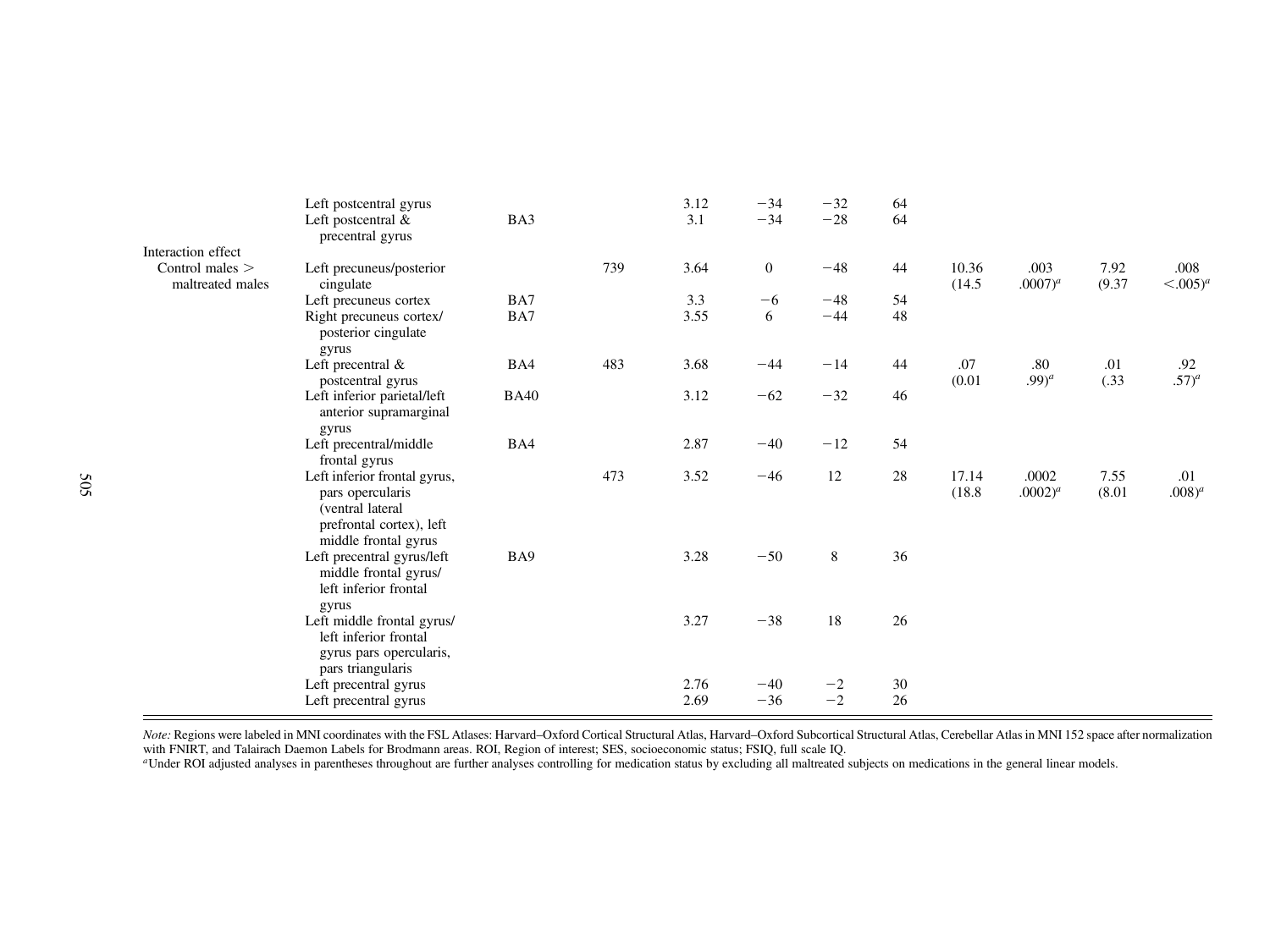<span id="page-15-0"></span>

Figure 5. (Color online) This contrast examined executive control processing during emotional distractors (fearful faces vs. calm, no emotional faces as distractors). (a) Gender×Group effect on percentage blood oxygen level dependent (BOLD) signal in response to *fear target versus calm* target in the posterior cingulate cortex (PCC). The brain image illustrates the whole-brain analysis, demonstrating decreased activation in maltreated males compared with control males in the PCC. (b) The bar graph illustrates decreased PCC region of interest (ROI) activations in the maltreated males compared with maltreated females, and control males and females, confirming the whole-brain analysis. Post hoc analyses indicate significant ROI differences between gender groups (Dunnett method,  $p < .05$ ). (c) Greater PTSD symptoms in maltreated youth were significantly and positively correlated with increased BOLD signal activation to fear target versus calm target in the PCC (Spearman  $\rho = 0.37$ ,  $p < .05$ ). This relationship was similar in maltreated boys (blue squares online, dotted line; Spearman  $\rho = 0.50, p < .05$ ) and suggestive in girls (red circles online, red crossed line; Spearman  $\rho = 0.52, p < .07$ ).

dmPFC activation was observed posttreatment in adults (Felmingham et al., [2007](#page-20-0)). Thus, dmPFC hypoactivation in female youth may identify those individuals at risk for developing chronic PTSD or depression from child maltreatment. Although we did not see decreased activation in the dmPFC in maltreated females in the whole-brain voxelwise analyses for the fear versus scrambled contrast compared to control females, ROI exploratory analyses of the dmPFC showed that the maltreated females had decreased BOLD signal in the dmPFC in this contrast compared to control females, which was consist with the findings in the fear versus calm contrast and suggested that fearful face response was responsible for this finding. During the affective processing in the fear versus scrambled contrast, maltreated females compared to control females exhibited increased activation compared to control females in the left middle temporal cortex and angular gyrus. These regions are involved in face processing and social cognition, suggesting greater neural

resources are needed for emotional and face processing in maltreated females than for nonmaltreated females.

We observed gender differences in maltreated male and female youth during the affective processing of fear versus scrambled faces, a contrast that reflected both response to viewing a fearful face and a face; maltreated females compared to control females exhibited decreased activation in the right cerebellum I–V and increased activation compared to control females in the left middle temporal cortex and angular gyrus. However, maltreated males compared to control males exhibited a pattern of increased activation in multiple brain regions, including the occipital cortex and fusiform gyrus, brain regions which also showed activations in the fear versus calm contrast; in addition, maltreated males demonstrated increased activations in the hippocampus, parahippocampus, left middle temporal lobe, paracentral gyrus, and right cerebellum crus I compared with control males.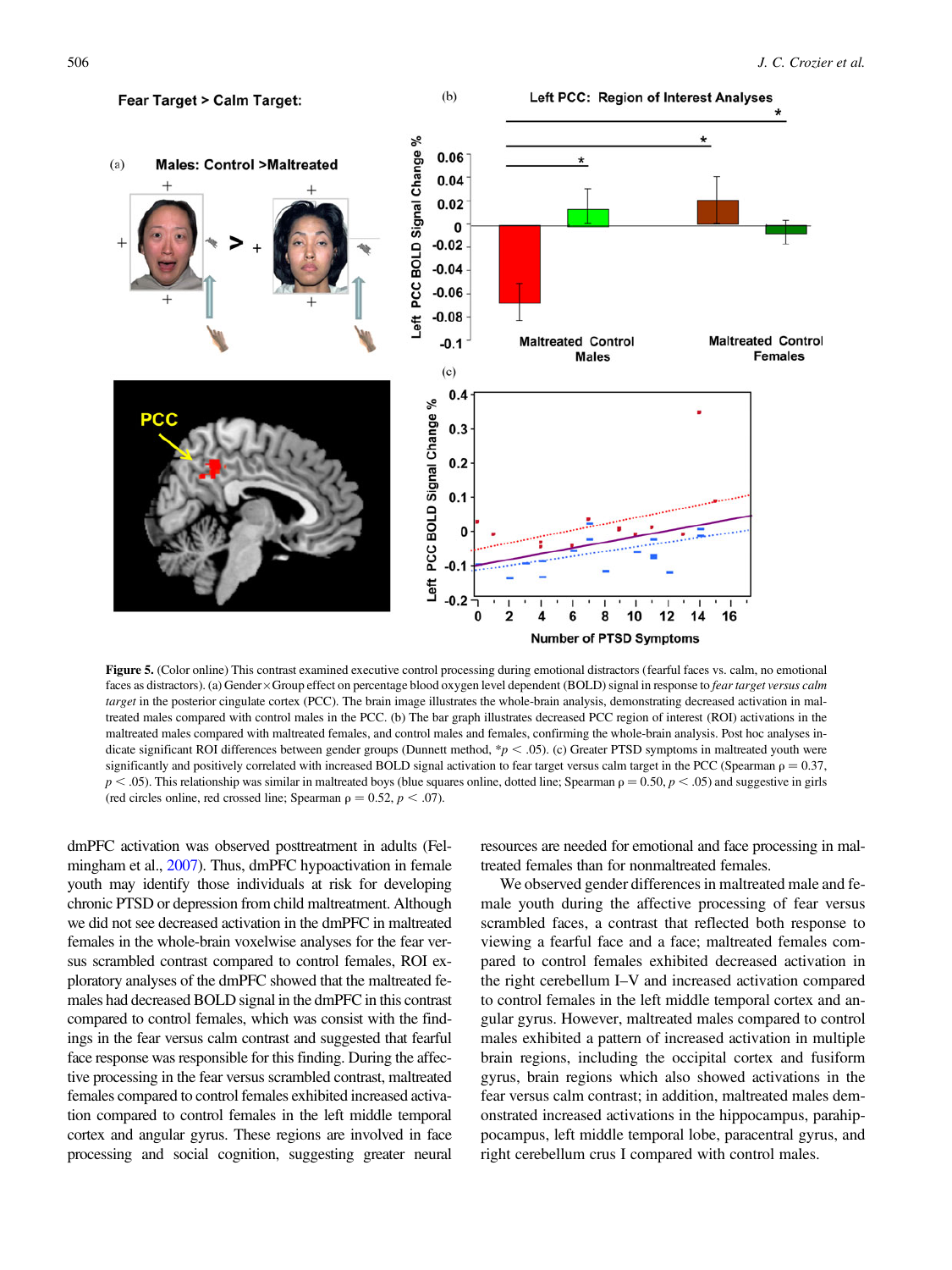<span id="page-16-0"></span>

Figure 6. (Color online) The fear target versus scrambled target contrast examined executive control processing during emotional distractors (fearful faces vs. nonsocial stimuli distractors). (a) Main group effect on percentage blood oxygen level dependent (BOLD) signal in response to fear target versus scrambled target in the precuneus (PC). The brain image illustrates the whole-brain analysis, demonstrating decreased percentage BOLD signal change in the maltreated group compared to the control youth; the voxels in yellow (online) indicate the main effect of group (controls greater than maltreated in the left PC). (b) The region of interest (ROI) analysis bar graph showed decreased percentage BOLD signal in maltreated males in the PC to fear target versus scrambled target compared with the control males and control females but not compared with the maltreated females. Although there was a whole-brain voxelwise main group effect for controls to show greater PC activations than the maltreated groups, this finding was influenced by the lower PC activations in maltreated males. (c) Main whole-brain voxelwise gender effect on the fear targets versus scrambled targets contrast in that all females showed significantly greater BOLD signal activation in the left precentral/postcentral gyrus, left temporal fusiform cortex, and right cerebellum I, II, III, IV, and V (data not showed), than did all males. (d) The post hoc ROI analyses revealed that control females showed greater BOLD signal in the left precentral/postcentral gyrus compared with control and maltreated males, while maltreated females showed greater BOLD signal in the left precentral/postcentral gyrus compared with maltreated males. Post hoc analyses indicate significant ROI differences between gender groups (Dunnett method,  $p < .05$ ).

Our results demonstrated gender differences during examination of executive attentional control with task-irrelevant fear distracters versus scrambled faces, a task examining executive processing during emotional distractors (fear faces vs. nonsocial stimuli distractors). Maltreated females compared to control females did not demonstrate differences in executive attentional processing of oddball targets with the task-irrelevant distraction of fear faces or scrambled faces. However, maltreated males compared to control males exhibited decreased activations in multiple brain regions including in the PC and the PCC as was seen in the fear target versus calm target contrast. Maltreated males compared to control males also exhibited decreased activations during the fear target versus scrambled target contrast in multiple brain regions

(the left inferior frontal gyrus and vlPFC, bilateral precuneus, and left inferior parietal lobe). These results represent decreased brain activation to both fear faces and faces in maltreated male youth in ROI involved in visual–spatial attention and emotional regulation. The vlPFC is associated with inhibition of emotional distraction (Dolcos, Iordan, & Dolcos, [2011](#page-20-0)). Previous studies (Bishop, Jenkins, & Lawrence, [2007\)](#page-20-0) found that left vlPFC activation to threat-related distracters is negatively correlated with anxiety. Hypoactivation in the PCC to fear target versus calm target and vlPFC hypoactivations to fear target versus scrambled target suggests dysfunction in the executive functions of attentional control and inhibition of emotional distraction in maltreated males compared with control males. Our ROI analyses of the inferior frontal gyrus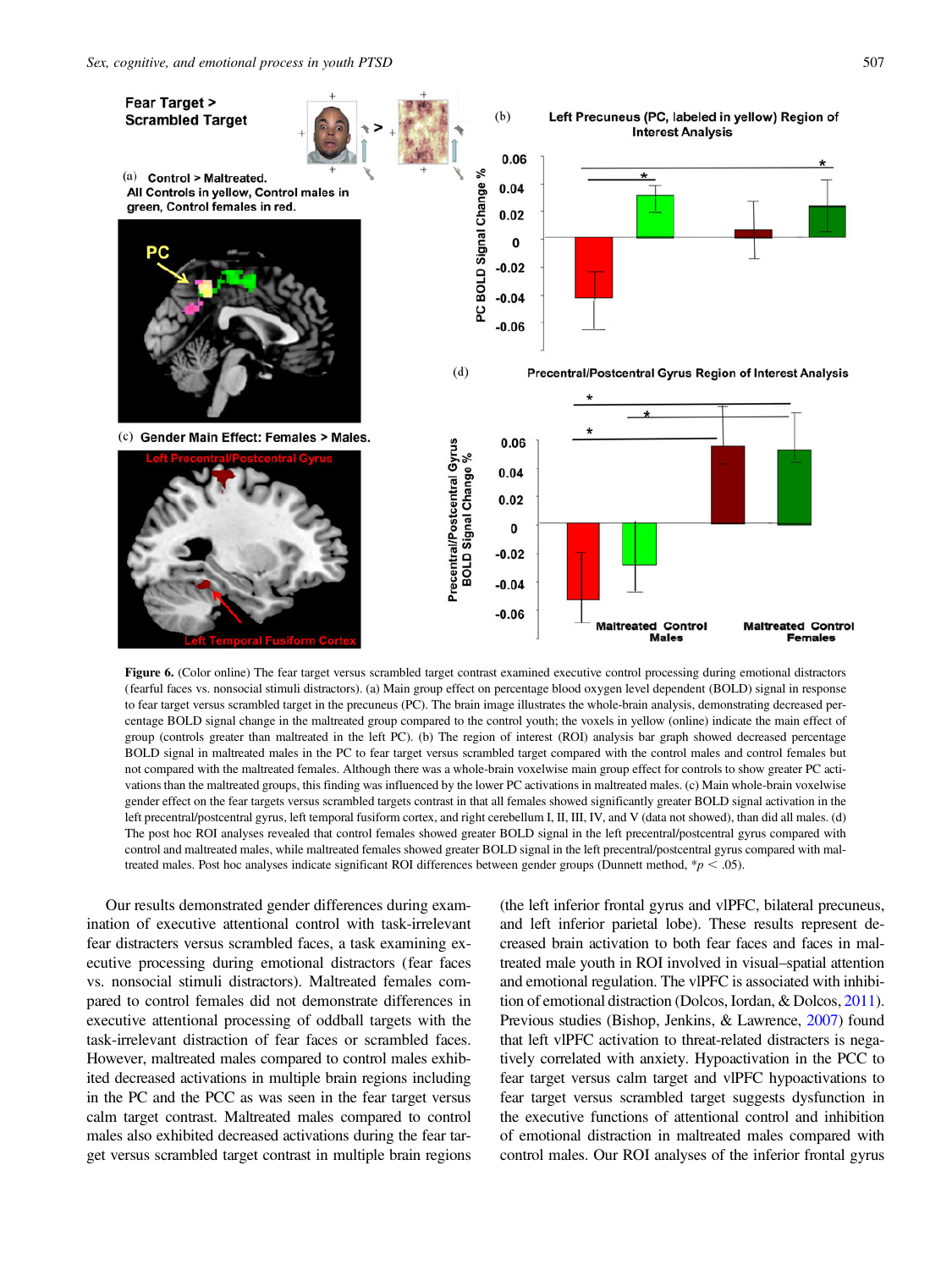<span id="page-17-0"></span>

Figure 7. (Color online) (a) Main whole-brain voxelwise gender effect on the fear targets versus scrambled targets contrast in that all females showed significantly greater blood oxygen level dependent (BOLD) signal activation in the lingual gyrus than did all males. (b) The region of interest (ROI) analysis bar graph showed decreased percentage BOLD signal in maltreated males in the lingual gyrus to fear target versus scrambled target compared with control males and control females but not compared with maltreated females, suggesting that the main gender findings were mainly carried by the lower BOLD signal seen in maltreated males compared to control males and females. (c) Gender × Group effect on a BOLD signal in response to fear target versus scrambled target in the left inferior frontal gyrus (IFG). The brain image illustrates the whole-brain analysis, demonstrating decreased percentage BOLD signal change in the maltreated males compared with the control males for the left IFG and postcentral gyrus. (d) The graph illustrates decreased percentage BOLD signal in maltreated males compared with maltreated and control female groups, and control males in the IFG (also called the ventrolateral prefrontal cortex). The bar graphs show the ROI analysis confirming the wholebrain analysis. Post hoc analyses indicate significant ROI differences between gender groups (Dunnett method,  $*p < .05$ ).

during the fear target versus scrambled target contrast and the PCC during the fear target versus calm target contrast suggested that maltreated male youth show altered executive attentional processing during emotional and nonemotional (scrambled face) distraction compared to maltreated female, and both male and female nonmaltreated control youth.

In contrast, maltreated males compared to control males exhibited increased activation in the visual cortex (calcarine) and right lingual gyrus during affective processing in the fear versus calm contrast and exhibited a pattern of increased activation in multiple brain regions (i.e., the hippocampus, parahippocampus, left middle temporal lobe, paracentral gyrus, and right cerebellum crus I) including the occipital cortex and fusiform gyrus, as also seen in the fear versus calm contrast, during the affective processing of fear versus scrambled contrast. Maltreated males may be dedicating significant functional neural resources to processing affective and face stimuli as indicated by increased visual cortex and extended limbic system activations. The hippocampus is sensitive to stress. In early stages of stress, enlarged hippocampal volume or increased activation is seen, whereas longterm chronic stress results in hippocampal atrophy (Kitayama, Vaccarino, Kutner, Weiss, & Bremner, [2005](#page-21-0); Teicher, Anderson, & Polcari, [2012](#page-22-0); Tottenham & Sheridan, [2010;](#page-22-0) Tupler & De Bellis, [2006\)](#page-22-0). Smaller hippocampi are seen in adults but not in children with PTSD (Karl et al., [2006\)](#page-21-0). Increased left hippocampal and parahippocampal gyrus activations were seen in adults with complex PTSD, a chronic form of PTSD that can stem from child abuse, during preferential recall of negative words (Thomaes et al., [2009](#page-22-0)). Increased amygdala and left hippocampal activation to angry faces were seen in youth with PTSD symptoms, where smaller N did not permit examination of gender differences (Garrett et al., [2012](#page-20-0)). We found increased hippocampal activation during processing fearful faces in maltreated males with PTSD symptoms. Maltreated youth did not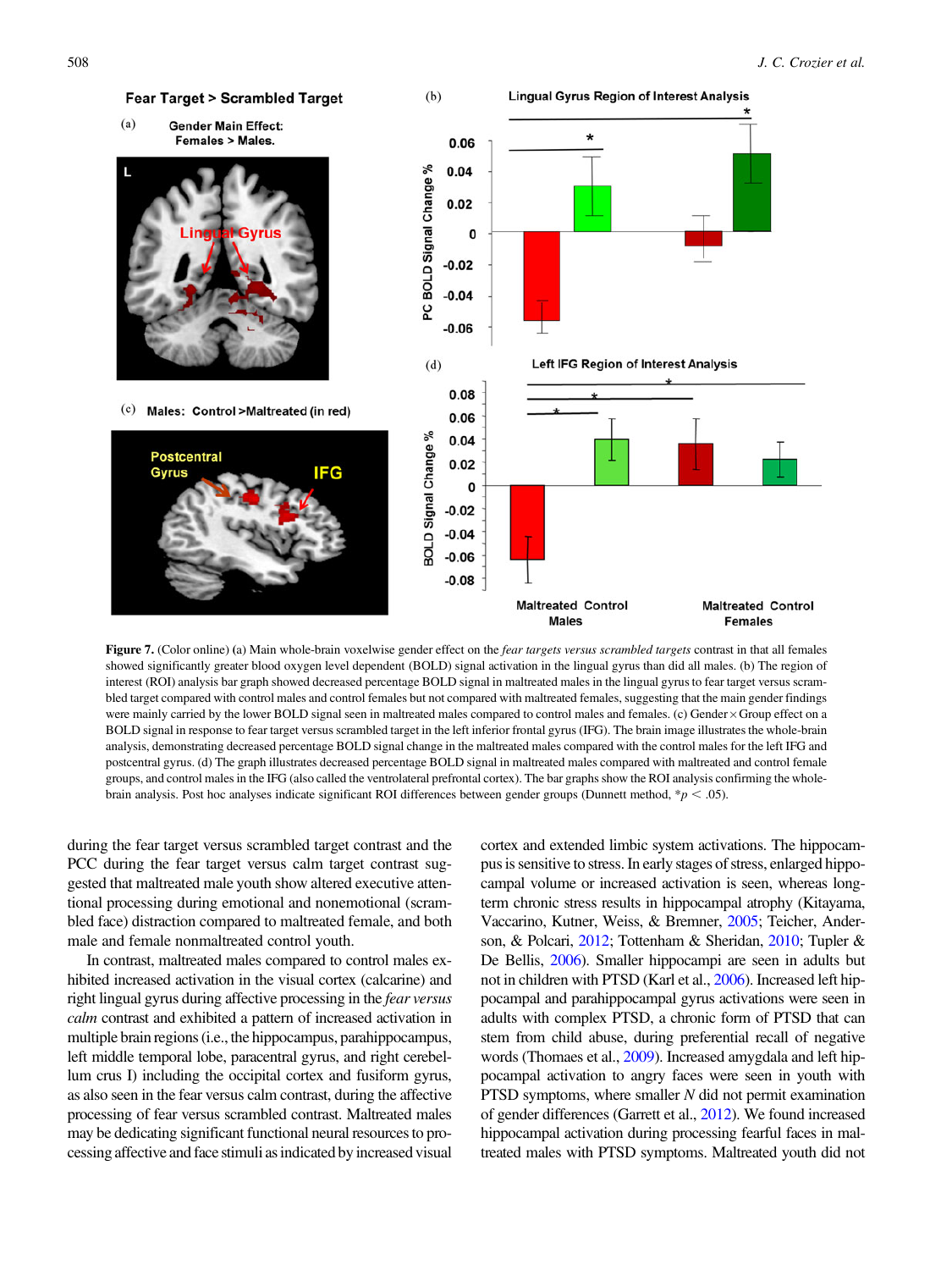exhibit amygdala hyperactivation in response to fearful faces. Some PTSD investigations have also failed to find exaggerated amygdala responses (Bremner et al., [1999](#page-20-0), Britton et al., [2005](#page-20-0); Lanius et al., [2001;](#page-21-0) Shin et al., [1999](#page-22-0)) including a study that used fearful face stimuli in both block and event-related designs (Schäfer, Schienle, & Vaitl, [2005\)](#page-22-0).

In the cerebellum, gender differences in maltreated youth were notable during affective processing of fearful faces versus scrambled faces, a contrast that reflected response to viewing both a fearful face and a face. It should be noted that these regions of cerebellar activations differences to the fear versus scrambled contrast between maltreated youth and their same-gender controls were not only in the opposite direction but also seen in different regions for males and females with little regions of overlap. This represents a new finding in the youth trauma literature. Maltreated males showed increased activation in the right cerebellum crus I, right cerebellum VI, VIIb, VIIIa, vermis VI, and vermis villa, whereas maltreated females exhibited decreased activation to their same-gender controls in the right and left cerebellum I– V and left cerebellum VI in response to the fear versus scramble contrasts. Thus, during both fear and face processing, maltreated females demonstrated decreased activation in cerebellar areas involved, referred to as primary sensorimotor cerebellar zones (V and VI; O'Reilly, Beckman, Tomassini, Ramnani, & Johansen-Berg, [2010\)](#page-21-0), and other cerebellar areas thought to be involved in higher order cognitive cerebellar regions (Schmahmann, Macmore, & Vange, [2009](#page-22-0)). In maltreated females, decreased cerebellar activation was seen in higher order cognitive regions with corresponding decreased prefrontal activation in the dmPFC compared with control females to fearful faces. Maltreated males showed extensive increases in activations in the right cerebellum. The right cerebellum is implicated in executive functioning, language, and working memory (Habas et al., [2009;](#page-21-0) Stoodley & Schmahmann, [2009](#page-22-0)). The crus I is involved in identifying emotional tone and cognitive function (Stoodley & Schmahmann, [2010](#page-22-0)). In maltreated males, increased cerebellar activation was also seen in the vermis, an area of the extended limbic system. Thus, in maltreated males greater activations were seen in cerebellar and cortical regions involved in emotional function, executive function, language, visual–spatial function, and working memory than in control males to fearful faces. These findings suggest gender differences in cerebellar–cortical activations to fear in maltreated youth. Results remained significant when controlling for SES and IQ effects. These findings are consistent with animal studies showing that stress is associated with cerebellar damage (Liu et al., [1996](#page-21-0)) and human studies showing smaller cerebellums in youth with PTSD (De Bellis & Kuchibhatla, [2006\)](#page-20-0) and previously institutionalized children (Bauer, Hanson, Pierson, Davidson, & Pollak, [2009](#page-19-0)). The human cerebellum is the most sexually dimorphic structure in the brain (Tiemeier et al., [2010\)](#page-22-0). Gender differences and gender-specific responses to trauma and their relationship to the cerebellum are an area of study that requires further exploration.

We saw one main group difference between the maltreated and control groups during the executive attentional processing of oddball targets with the task-irrelevant distraction of the fear versus scrambled contrast. Maltreated youth showed less activation in a cluster that included mainly the left precuneus but also the middle cingulum, left paracentral cortex, and right supplementary motor area. However, upon examination of the ROI for these findings, post hoc ROI analyses revealed that maltreated males showed less BOLD signal in the left precuneus compared with control males and maltreated females, but not compared with maltreated females, suggesting the main group finding was influenced by these gender differences.

In the fear target versus scrambled target contrast, we saw one main gender difference. Females demonstrated increased activations in the lingual gyrus, left fusiform, and left precentral cortex as well as in the right cerebellum I–V. The post hoc ROI analyses of the findings in the lingual gyrus and temporal gyrus/ fusiform cortex revealed that whole-brain voxelwise main gender effects were mainly influenced by the lower BOLD signal seen in maltreated males compared to control males and females, but not compared with maltreated females. The only contrast (fear target versus scrambled target) that indicated a clear gender effect that was not influenced by maltreatment status or Maltreatment $\times$  Gender interactions was the finding that the control females showed greater BOLD signal in the left precentral/postcentral gyrus compared with control and maltreated males, while maltreated females showed greater BOLD signal in the left precentral/postcentral gyrus compared with maltreated males. Thus, this study demonstrated gender differences during affective regulation and executive attentional control during fear distracters in maltreated youth.

To the best of our knowledge, this is the first functional imaging study of brain activation in traumatized youth that has shown gender differences during cognitive and affective information processing. Gonadal hormones influence brain development in a sexually dimorphic fashion in animals. This occurs during critical periods prenatally and in infancy when testosterone is converted to estradiol by the enzyme aromatase and then organizes neural steroid receptors (Clark, MacLusky, & Goldman-Rakic, [1988](#page-20-0)). Brain development and function in youth is accomplished through increases in cell number, dendritic elaboration and axonal sprouting, and apoptosis and synaptic pruning. These processes are influenced by androgens (MacLusky, Hajszan, Prange-Kiel, & Leranth, [2006\)](#page-21-0) and estrogens (Galea, Spritzer, Barker, & Pawluski, [2006](#page-20-0)). In studies of youth undergoing puberty, male youth compared to female youth show larger gray matter volume in the amygdala, and smaller striatal and hippocampal volumes, while parietal gray matter, including the precuneus and superior parietal gyrus, are decreased with increasing levels of circulating testosterone (Neufang et al., [2009\)](#page-21-0). Although sex differences in brain development is understudied in youth, in adults, brain structures that contain high levels of sex steroid receptors include the superior frontal and frontal medial cortex, anterior and posterior cingulate, angular gyrus, parietal cortex, postcentral gyrus, superior calcarine sulcus, basal ganglion, amygdala, and hippocampus (Goldstein et al., [2001](#page-20-0)). In this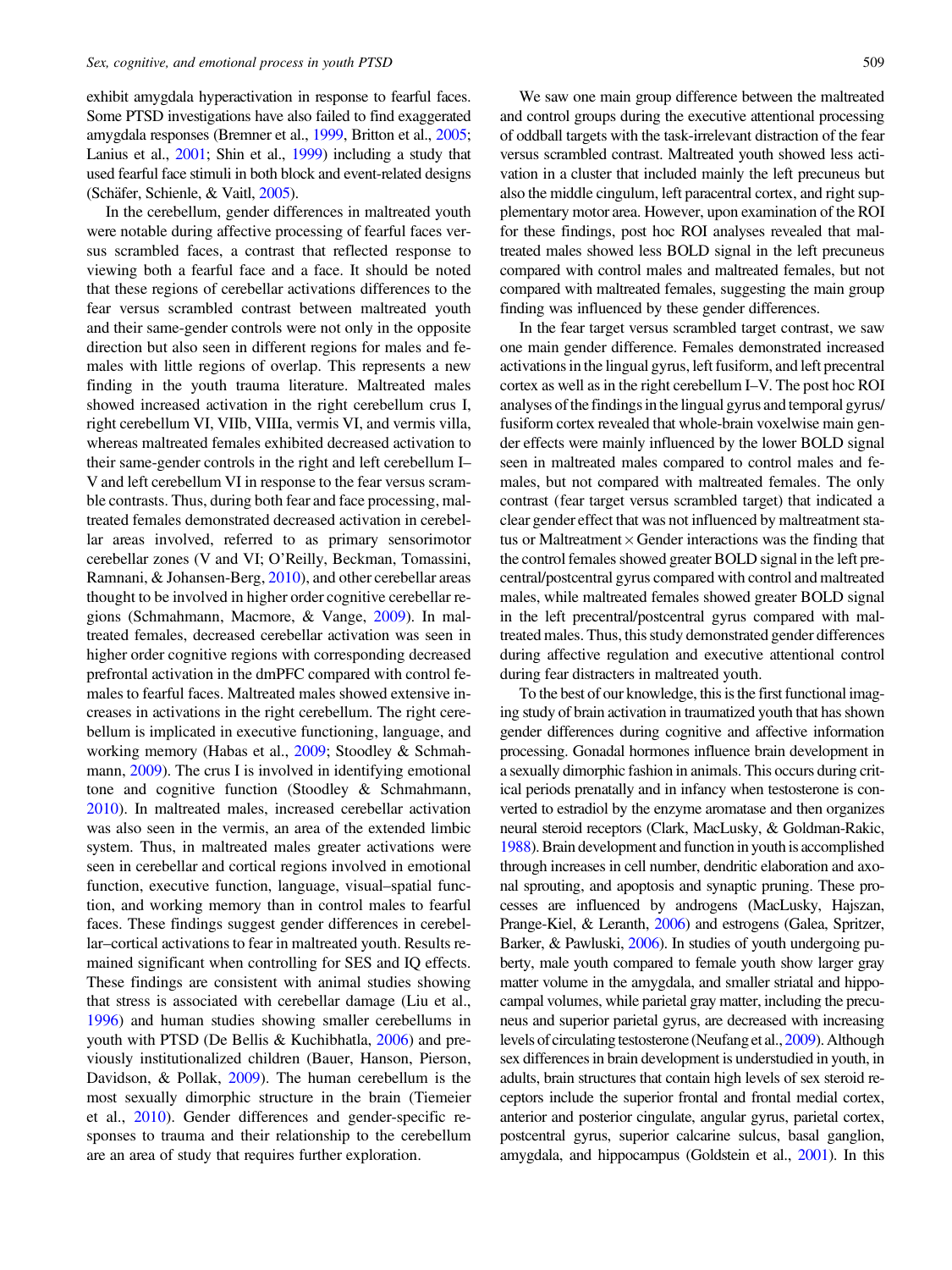<span id="page-19-0"></span>study, we demonstrated Group  $\times$  Gender interactions in many of these steroid-sensitive brain regions using the emotional oddball task in maltreated youth. In another study from our group, anatomical brain differences were seen in boys and girls with maltreatment-related PTSD compared with healthy nonmaltreated controls (De Bellis & Keshavan, [2003\)](#page-20-0); significant Group×Gender interactions demonstrated smaller cerebral volumes and corpus callosum regions 1 (rostrum) and 6 (isthmus), and greater lateral ventricular volume increases in maltreated males with PTSD compared with maltreated females with PTSD, despite that fact that maltreated boys and girls had similar trauma experiences, mental health histories, and scores on a variety of measures of psychopathology. Estradiol promotes the formation of synapses and is protective against neuronal cell death throughout the lifespan (Wise, Dubal, Wilson, Rau, & Liu, [2001\)](#page-22-0). Estrogens may be protective against damage induced by glucocorticoids (Mc-Ewen, [2002](#page-21-0)), which are elevated in maltreated youth with impairing PTSD symptoms (Carrion, Weems, Ray, Glaser, et al., [2002;](#page-20-0) De Bellis, Baum, et al., [1999](#page-20-0)). Furthermore, this protection is mediated through the estrogen receptor alpha, which can be desilenced via epigenetic processes and returned to a more plastic and protective developmental state in females (Wilson, Westberry, & Trout, [2011](#page-22-0)). Thus, it is plausible that traumatized youth can show similar levels of traumatic experiences and psychopathology but marked differences in their brain development and function. Although the area of gender differences in traumatized adults is understudied, similar to a study in healthy adults (Koch et al., [2007](#page-21-0)), we found that all female youth in our study showed greater activation in the temporal and occipital regions compared with all male youth in response to negative emotion (see [Table 5](#page-13-0)). Koch et al. [\(2007](#page-21-0)) concluded that the neural interplay between emotion and cognition for the same task performance relies on differential processing mechanisms in healthy men and women. Given our data, these gender differences are seen early in youth and may also be influenced by trauma history.

This study has several strengths. We recruited the healthiest youth involved in CPS, which was not an easy task because physical problems (Hussey, Chang, & Kotch, [2006](#page-21-0); Leslie et al., [2005](#page-21-0)) and prenatal substance exposure (Besinger, Garland, Litrownik, & Landsverk, [1999](#page-20-0); Kelleher, Chaffin, Hollenberg, & Fischer, [1994](#page-21-0)) are overrepresented in maltreated youth. Our inclusion/exclusion procedures were major strengths of our study. Our sample size was sufficient for a MRI study of gender differences in youth involved with CPS, where small sample sizes predominate. There were no gender differences between the maltreated males and females in any of the maltreatment and mental health variables that we could measure by interview or other objective archival records that could influence our func-

#### References

Anda, R. F., Felitti, V. J., Bremner, J. D., Walker, J. D., Whitfield, C., Perry, B. D., et al. (2006). The enduring effects of abuse and related adverse experiences in childhood: A convergence of evidence from neurobiology and epidemiology. European Archives of Psychiatry and Clinical Neuroscience, 256, 174–186.

tional MRI data. This study also has several limitations. Despite efforts to recruit demographically matched controls, the maltreated youth differed from the control group in IQ and SES, both of which may contribute to psychosocial adjustment independently from maltreatment (Masten, Best, & Garmezy, [1990](#page-21-0); McLoyd, [1998\)](#page-21-0). This limitation is inherent in child maltreatment studies (De Bellis, [2001](#page-20-0)). We used statistical methods to control for these confounds. Higher IQ participants demonstrate a linear relationship with neural efficiency compared with lower IQ participants (Neubauer & Fink, [2009\)](#page-21-0). Thus, IQ group differences we believe were appropriately addressed in general linear models of statistical analyses. We were also not able to examine age of maltreatment in our analyses because maltreated youth had multiple episodes and types of maltreatment experiences. Our data agree with other studies that show that most maltreated children involved in CPS suffered from several types of abuse and neglect (Kaufman et al., [1994](#page-21-0); Levy, Markovic, Chaudry, Ahart, & Torres, [1995](#page-21-0); McGee, Wolfe, Yuen, Wilson, & Carnochan, [1995;](#page-21-0) Widom, [1989](#page-22-0)). Thus, determining the age of maltreatment is not a simple construct and was not feasible in our study. Our study employed a cross-sectional design, which limits inferences regarding causality regarding the relationships among maltreatment, PTSD symptoms, and neural activations.

The gender moderation effect reflects a new finding in child maltreatment and PTSD pediatric imaging literature and is important, given different outcomes in maltreated males and females. Whereas females are more likely to develop PTSD and depression following trauma (Saul, Grant, & Smith-Carter, [2008](#page-22-0)), prospective studies show that maltreated boys have more antisocial outcomes in adolescence (De Bellis & Keshavan, [2003](#page-20-0)) and less resilience in adulthood (McGloin & Widom, [2001\)](#page-21-0). Maltreated males exhibited a pattern of increased visual cortex, cerebellum, left temporal pole, and hippocampal activation to fearful faces but decreased activation in the left vlPFC and PCC to target detection during fearful face distraction, indicating that maltreated males may be dedicating significant functional neural resources to processing affective stimuli in lieu of cognitive processes. The pattern of findings in maltreated males suggests executive attentional dysfunction secondary to emotional distraction, which may lead to impulsive decision making during states of high emotion. Gender differences in traumatized children is an unexplored area. Further work is needed to determine whether this pattern of disrupted functional activation mediates the link between maltreatment in males and poor long-term outcomes, including elevated rates of antisocial behavior (De Bellis & Keshavan, [2003](#page-20-0); McGloin & Widom, [2001](#page-21-0)).

Bauer, P. M., Hanson, J. L., Pierson, R. K., Davidson, R. J., & Pollak, S. D. (2009). Cerebellar volume and cognitive functioning in children who experienced early deprivation. Biological Psychiatry, 66, 1100–1106.

Bergen, H. A., Martin, G., Richardson, A. S., Allison, S., & Roeger, L. (2004). Sexual abuse, antisocial behaviour and substance use: Gender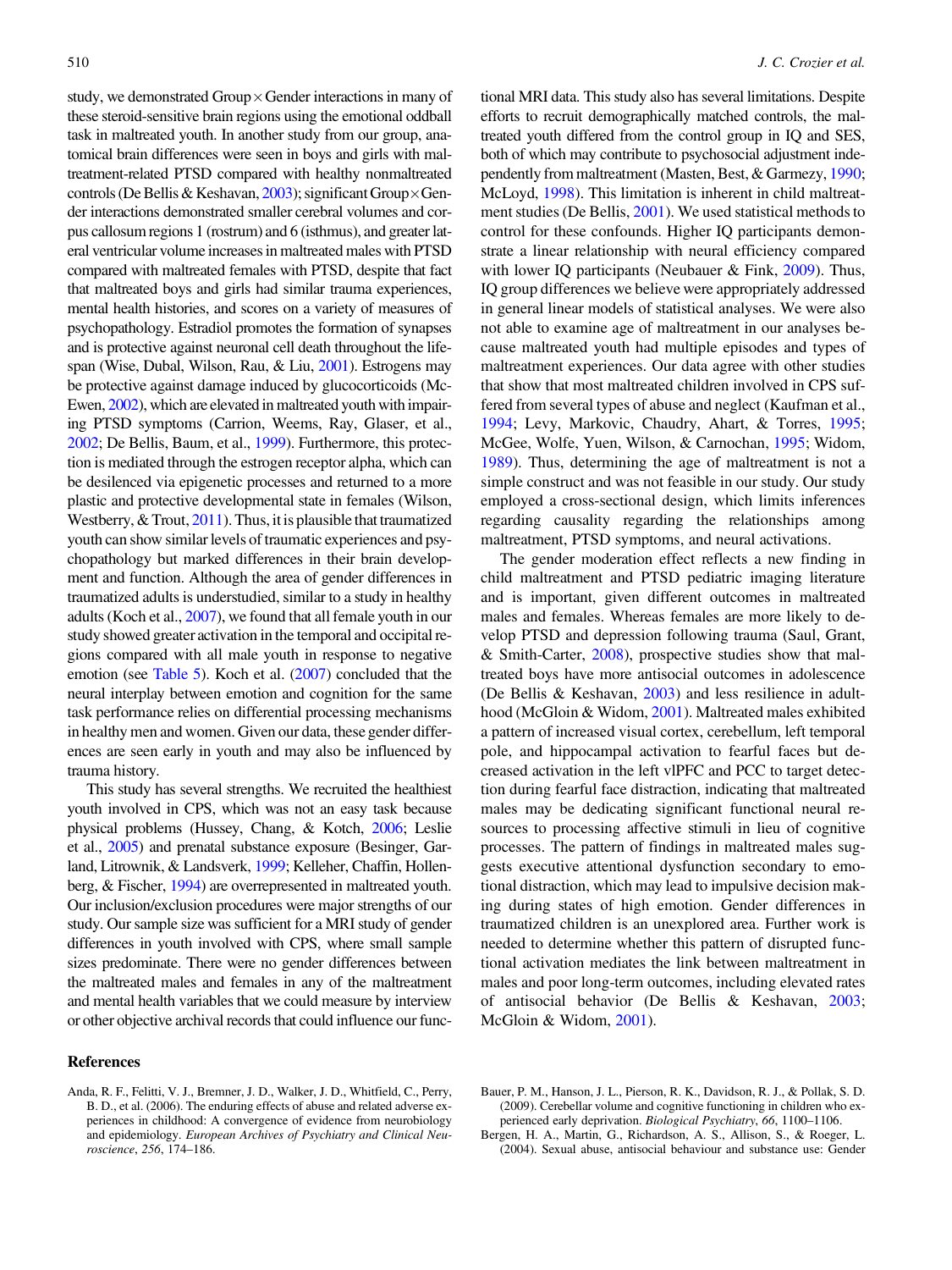<span id="page-20-0"></span>differences in young community adolescents. Australian and New Zealand Journal of Psychiatry, 38, 34–41.

- Besinger, B., Garland, A. F., Litrownik, A. J., & Landsverk, J. A. (1999). Caregiver substance abuse among maltreated children placed in out-ofhome care. Child Welfare, 78, 221–239.
- Bishop, S. J., Jenkins, R., & Lawrence, A. D. (2007). Neural processing of fearful faces: Effects of anxiety are gated by perceptual capacity limitations. Cerebral Cortex, 17, 1595–1603.
- Blakemore, S.-J., Burnett, S., & Dahl, R. E. (2010). The role of puberty in the developing adolescent brain. Human Brain Mapping, 31, 926–933.
- Bremner, J. D., Narayan, M., Staib, L. H., Southwick, S. M., McGlashan, T., & Charney, D. S. (1999). Neural correlates of memories of childhood sexual abuse in women with and without posttraumatic stress disorder. American Journal of Psychiatry, 156, 1787–1795.
- Bremner, J. D., Vermetten, E., Schmahl, C., Vaccarino, V., Vythilingam, M., Afzal, N., et al. (2005). Positron emission tomographic imaging of neural correlates of a fear acquisition and extinction paradigm in women with childhood sexual-abuse-related post-traumatic stress disorder. Psychological Medicine, 35, 791–806.
- Bremner, J. D., Vermetten, E., Vythilingam, M., Afzal, N., Schmahl, C., Elzinga, B., et al. (2004). Neural correlates of the classic color and emotional stroop in women with abuse-related posttraumatic stress disorder. Biological Psychiatry, 55, 612–620.
- Bremner, J. D., Vythilingam, M., Vermetten, E., Southwick, S. M., McGlashan, T., Staib, L. H., et al. (2003). Neural correlates of declarative memory for emotionally valenced words in women with posttraumatic stress disorder related to early childhood sexual abuse. Biological Psychiatry, 53, 879–889.
- Britton, J. C., Phan, K. L., Taylor, S. F., Fig, L. M., & Liberzon, I. (2005). Corticolimbic blood flow in posttraumatic stress disorder during scriptdriven imagery. Biological Psychiatry, 57, 832-840.
- Carrion, V. G., Garrett, A., Menon, V., Weems, C. F., & Reiss, A. L. (2008). Posttraumatic stress symptoms and brain function during a response-inhibition task: An fMRI study in youth. Depression and Anxiety, 25, 514– 526. doi:10.1002/da.20346
- Carrion, V. G., Weems, C. F., Ray, R. D., Glaser, B., Hessl, D., & Reiss, A. L. (2002). Diurnal salivary cortisol in pediatric posttraumatic stress disorder. Biological Psychiatry, 51, 575–582.
- Carrion, V. G., Weems, C. F., Ray, R. D., & Reiss, A. L. (2002). Toward an empirical definition of pediatric PTSD: The phenomenology of PTSD symptoms in youth. Journal of the American Academy of Child & Adolescent Psychiatry, 41, 166–173.
- Cavanna, A. E., & Trimble, M. R. (2006). The precuneus: A review of its functional anatomy and behavioural correlates. Brain, 129, 564–583.
- Charney, D. S., Deutch, A. Y., Krystal, J. H., Southwick, S. M., & Davis, M. (1993). Psychobiologic mechanisms of posttraumatic-stress-disorder. Archives of General Psychiatry, 50, 294–306.
- Clark, A. S., MacLusky, N. J., & Goldman-Rakic, P. S. (1988). Androgen binding and metabolism in the cerebral cortex of the developing rhesus monkey. Endocrinology, 123, 932–940.
- Costello, E. J., Erkanli, A., Copeland, W., & Angold, A. (2010). Association of family income supplements in adolescence with development of psychiatric and substance use disorders in adulthood among an American Indian population. Journal of the American Medical Association, 303, 1954–1960.
- De Bellis, M. D. (2001). Developmental traumatology: The psychobiological development of maltreated children and its implications for research, treatment, and policy. Development and Psychopathology, 13, 539–564.
- De Bellis, M. D., Baum, A. S., Birmaher, B., Keshavan, M. S., Eccard, C. H., Boring, A. M., et al. (1999). Developmental traumatology: I. Biological stress systems. Biological Psychiatry, 45, 1259–1270.
- De Bellis, M. D., Broussard, E. R., Herring, D. J., Wexler, S., Moritz, G., & Benitez, J. G. (2001). Psychiatric co-morbidity in caregivers and children involved in maltreatment: A pilot research study with policy implications. Child Abuse and Neglect, 25, 923–944.
- De Bellis, M. D., & Hooper, S. R. (2012). Neural substrates for processing task-irrelevant emotional distracters in maltreated adolescents with depressive disorders: A pilot study. Journal of the International Traumatic Stress Society, 25, 198–202.
- De Bellis, M. D., Hooper, S. R., Spratt, E. G., & Woolley, D. W. (2009). Neuropsychological findings in childhood neglect and their relationships to pediatric PTSD. Journal of the International Neuropsychological Society, 15, 1–11.
- De Bellis, M. D., & Keshavan, M. S. (2003). Sex differences in brain maturation in maltreatment-related pediatric posttraumatic stress disorder. Neuroscience & Biobehavioral Reviews, 27, 103–117.
- De Bellis, M. D., Keshavan, M. S., Beers, S. R., Hall, J., Frustaci, K., Masalehdan, A., et al. (2001). Sex differences in brain maturation during childhood and adolescence. Cerebral Cortex, 11, 552–557.
- De Bellis, M. D., Keshavan, M. S., Clark, D. B., Casey, B. J., Giedd, J., Boring, A. M., et al. (1999). Developmental traumatology: Part II. Brain development. Biological Psychiatry, 45, 1271-1284.
- De Bellis, M. D., Keshavan, M. S., Frustaci, K., Shifflett, H., Iyengar, S., Beers, S. R., et al. (2002). Superior temporal gyrus volumes in maltreated children and adolescents with PTSD. Biological Psychiatry, 51, 544–552.
- De Bellis, M. D., & Kuchibhatla, M. (2006). Cerebellar volumes in pediatric maltreatment-related posttraumatic stress disorder. Biological Psychiatry, 60, 697–703.
- Dolcos, F., Iordan, A. D., & Dolcos, S. (2011). Neural correlates of emotioncognition interactions: A review of evidence from brain imaging investigations. Journal of Cognitive Psychology, 23, 669–694.
- Drevets, W. C. (2000). Functional anatomical abnormalities in limbic and prefrontal cortical structures in major depression. Progress in Brain Research, 126, 413–431.
- Driessen, M., Beblo, T., Mertens, M., Piefke, M., Rullkoetter, N., Silva-Saavedra, A., et al. (2004). Posttraumatic stress disorder and fMRI activation patterns of traumatic memory in patients with borderline personality disorder. Biological Psychiatry, 55, 603–611.
- Duncan, J., & Owen, A. M. (2000). Common regions of the human frontal lobe recruited by diverse cognitive demands. Trends in Neuroscience, 23, 475–483.
- Eichele, T., Debener, S., Calhoun, V. D., Specht, K., Engel, A. K., Hugdahl, K., et al. (2008). Prediction of human errors by maladaptive changes in event-related brain networks Proceedings of the National Academy of Sciences, 105, 6173–6178.
- Etkin, A., Egner, T., & Kalisch, R. (2011). Emotional processing in anterior cingulate and medial prefrontal cortex. Trends in Cognitive Sciences, 15, 85–93.
- Felmingham, K., Kemp, A., Williams, L., Das, P., Hughes, G., Peduto, A., et al. (2007). Changes in anterior cingulate and amygdala after cognitive behavior therapy of posttraumatic stress disorder. Psychological Science, 18, 127–129. doi:10.1111/j.1467-9280.2007.01860.x
- Francati, V., Vermetten, E., & Bremner, J. D. (2007). Functional neuroimaging studies in posttraumatic stress disorder: Review of current methods and findings. Depression and Anxiety, 24, 202–218.
- Fransson, P. (2005). Spontaneous low-frequency BOLD signal fluctuations: An fMRI investigation of the resting-state default mode of brain function hypothesis. Human Brain Mapping, 26, 5–29.
- Fransson, P. (2006). How default is the default mode of brain function? Further evidence from intrinsic BOLD signal fluctuations. Neuropsychologia, 44, 2836–2845.
- Galea, L. A., Spritzer, M. D., Barker, J. M., & Pawluski, J. L. (2006). Gonadal hormone modulation of hippocampal neurogenesis in the adult. Hippocampus, 16, 225–232.
- Garnefski, N., & Diekstra, R. F. W. (1997). Child sexual abuse and emotional and behavioral problems in adolescence: Gender differences. Journal of the American Academy of Child & Adolescent Psychiatry, 36, 323– 329.
- Garrett, A. S., Carrion, V. G., Kletter, H., Karchemskiy, A., Weems, C. F., & Reiss, A. L. (2012). Brain activation to facial expressions in youth with PTSD symptoms. Depression and Anxiety, 29, 449–459.
- Giedd, J. N., Keshavan, M., & Paus, T. (2008). Why do many psychiatric disorders emerge during adolescence? Nature Reviews Neuroscience, 9, 947–957.
- Gilboa, A., Shalev, A. Y., Laor, L., Lester, H., Louzoun, Y., Chisin, R., et al. (2004). Functional connectivity of the prefrontal cortex and the amygdala in posttraumatic stress disorder. Biological Psychiatry, 55, 263–272.
- Gilman, S. E., Kawachi, I., Fitzmaurice, G. M., & Buka, S. L. (2003). Socioeconomic status, family disruption and residential stability in childhood: Relation to onset, recurrence and remission of major depression. Psychological Medicine, 33, 1341–1355.
- Gilmore, J. H., Lin, W., Prastawa, M. W., Looney, C. B., Vetsa, Y. S. K., Knickmeyer, R. C., et al. (2007). Regional gray matter growth, sexual dimorphism, and cerebral asymmetry in the neonatal brain. Journal of Neuroscience, 27, 1255–1260.
- Goldstein, J. M., Seidman, L. J., Horton, N. J., Makris, N., Kennedy, D. M., Caviness, V. S. Jr., et al. (2001). Normal sexual dimorphism of the adult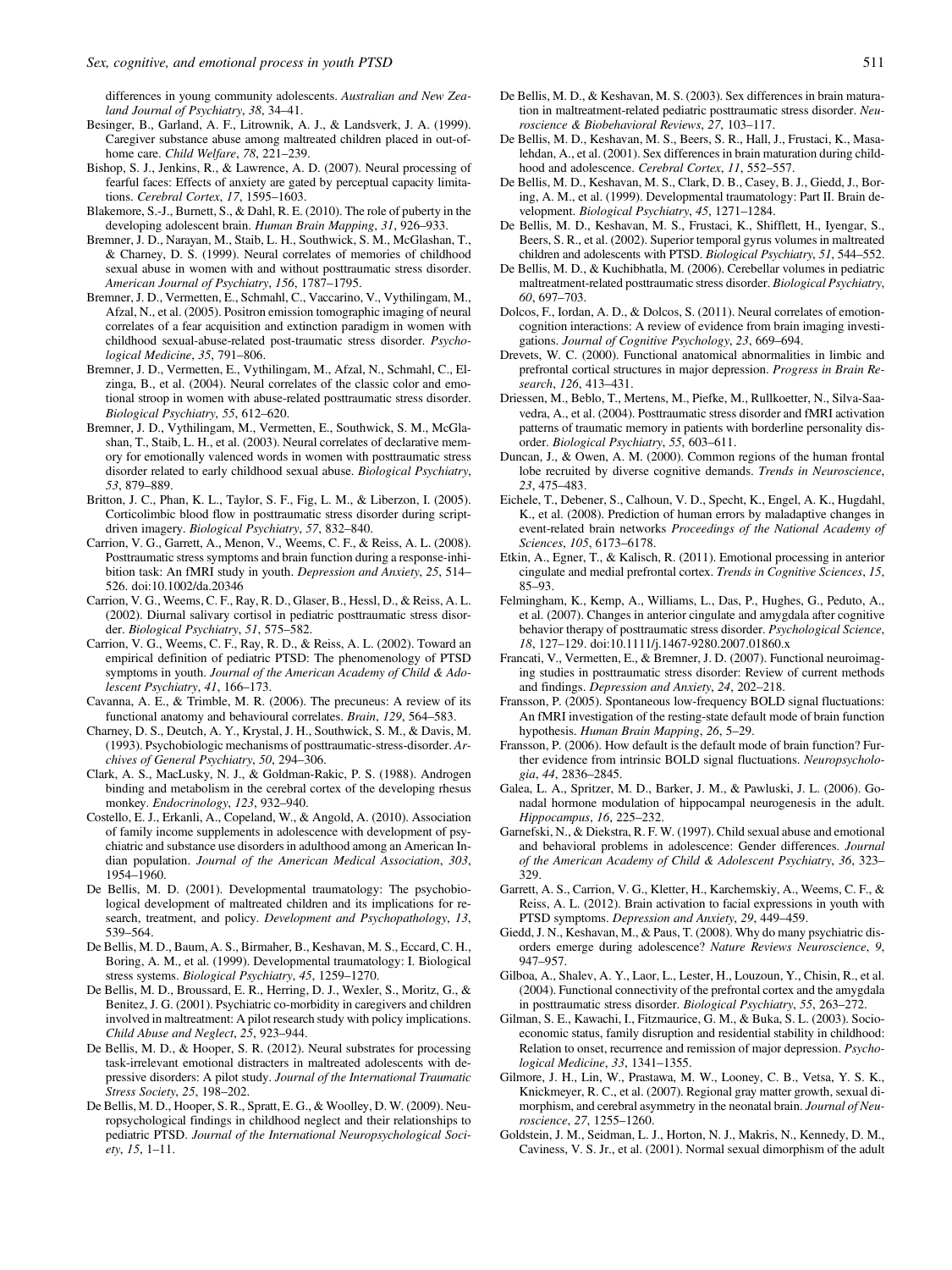<span id="page-21-0"></span>human brain assessed by in vivo magnetic resonance imaging. Cerebral Cortex, 11, 490–497.

- Habas, C., Kamdar, N., Nguyen, D., Prater, K., Beckmann, C. F., Menon, V., et al. (2009). Distinct cerebellar contributions to intrinsic connectivity networks. Journal of Neuroscience, 29, 8586–8594.
- Hendler, T., Rotshtein, P., Yeshurun, Y., Weizmann, T., Kahn, I., Ben-Bashat, D., et al. (2003). Sensing the invisible: Differential sensitivity of visual cortex and amygdala to traumatic context. NeuroImage, 19, 587–600.
- Hoehl, S., Brauer, J., Brasse, G., Striano, T., & Friederici, A. D. (2010). Children's processing of emotions expressed by peers and adults: An fMRI study. Social Neuroscience, 5, 543–559.
- Hopper, J. W., Frewen, P. A., van der Kolk, B. A., & Lanius, R. A. (2007). Neural correlates of reexperiencing, avoidance, and dissociation in PTSD: Symptom dimensions and emotion dysregulation in responses to script-driven trauma imagery. Journal of Trauma Stress, 20, 713– 725. doi:10.1002/jts.20284
- Hussey, J. M., Chang, J. J., & Kotch, J. B. (2006). Child maltreatment in the United States: Prevalence, risk factors, and adolescent health consequences. Pediatrics, 118, 933–942.
- Jenkinson, M., Bannister, P., Brady, M., & Smith, S. (2002). Improved optimization for the robust and accurate linear registration and motion correction of brain images. NeuroImage, 17, 825–841.
- Karl, A., Schaefer, M., Malta, L. S., Dorfel, D., Rohleder, N., & Werner, A. (2006). A meta-analysis of structural brain abnormalities in PTSD. Neuroscience & Biobehavioral Reviews, 30, 1004–1031. doi:10.1016/j.neubiorev.2006.03.004
- Kaufman, J., Birmaher, B., Brent, D., Rao, U., Flynn, C., Moreci, P., et al. (1997). Schedule for Affective Disorders and Schizophrenia for School-Age Children—Present and lifetime version (K-SADS-PL): Initial reliability and validity data. Journal of the American Academy of Child & Adolescent Psychiatry, 36, 980–988.
- Kaufman, J., Jones, B., Stieglitz, E., Vitulano, L., & Mannarino, A. (1994). The use of multiple informants to assess children's maltreatment experiences. Journal of Family Violence, 9, 227–248.
- Kelleher, K., Chaffin, M., Hollenberg, J., & Fischer, E. (1994). Alcohol and drug disorders among physically abusive and neglectful parents in a community-based sample. American Journal of Public Health, 84, 1586– 1590.
- Kitayama, N., Vaccarino, V., Kutner, M., Weiss, P., & Bremner, J. D. (2005). Magnetic resonance imaging (MRI) measurement of hippocampal volume in posttraumatic stress disorder: A meta-analysis. Journal of Affective Disorders, 88, 79–86.
- Koch, K., Pauly, K., Kellermann, T., Seiferth, S. Y., Reske, M., Backes, Y., et al. (2007). Gender differences in the cognitive control of emotion: An fMRI study. Neuropsychologia, 45, 2744–2754.
- Lang, P. J., Davis, M., & Ohman, A. (2000). Fear and anxiety: Animal models and human cognitive psychophysiology. Journal of Affective Disorders, 61, 137–159.
- Lanius, R. A., Williamson, P. C., Densmore, M., Boksman, K., Gupta, M. A., Neufeld, R. W., et al. (2001). Neural correlates of traumatic memories in posttraumatic stress disorder: A functional MRI investigation. American Journal of Psychiatry, 158, 1920–1922.
- Lanius, R. A., Williamson, P. C., Hopper, J., Densmore, M., Boksman, K., Gupta, M. A., et al. (2003). Recall of emotional states in posttraumatic stress disorder: An fMRI investigation. Biological Psychiatry, 53, 204– 210.
- Lansford, J. E., Malone, P. S., Stevens, K. I., Dodge, K. A., Bates, J. E., & Pettit, G. S. (2006). Developmental trajectories of externalizing and internalizing behaviors: Factors underlying resilience in physically abused children. Development and Psychopathology, 18, 35–55.
- LeDoux, J. (1998). Fear and the brain: Where have we been, and where are we going? Biological Psychiatry, 44, 1229–1238.
- Lenroot, R. K., Gogtay, N., Greenstein, D. K., Wells, E. M., Wallace, G. L., Clasen, L. S., et al. (2007). Sexual dimorphism of brain developmental trajectories during childhood and adolescence. NeuroImage, 36, 1065– 1073.
- Leslie, L. K., Gordon, J. N., Meneken, L., Premji, K., Michaelmore, K. L., & Ganger, W. (2005). The physical, developmental, and mental health needs of young children in child welfare by initial placement type. Developmental and Behavioral Pediatrics, 26, 177–185.
- Levy, H. B., Markovic, J., Chaudry, U., Ahart, S., & Torres, H. (1995). Reabuse rates in a sample of children followed for 5 years after discharge from a child abuse inpatient assessment program. Child Abuse and Neglect, 11, 1363–1377.
- Liberzon, I., Abelson, J. L., Flagel, S. B., Raz, J., & Young, E. A. (1999). Neuroendocrine and psychophysiologic responses in PTSD: A symptom provocation study. Neuropsychopharmacology, 21, 40–50.
- Lindauer, R. J. L., Booij, J., Habraken, J. B. A., Uylings, H. B. M., Olff, M., Carlier, I. V. E., et al. (2004). Cerebral blood flow changes during scriptdriven imagery in police officers with posttraumatic stress disorder. Biological Psychiatry, 56, 853–861.
- Liu, J., Wang, X., Shigenaga, M. K., Yeo, H. C., Mori, A., & Ames, B. N. (1996). Immobilization stress causes oxidative damage to lipid, protein, and DNA in the brain of rats. Journal of the Federation of American Societies for Experimental Biology, 10, 1532–1538.
- Maas, C., Herrenkohl, T. I., & Sousa, C. (2008). Review of research on child maltreatment and violence in youth. Trauma, Violence, & Abuse, 9, 56– 67. doi:10.1177/1524838007311105
- MacLusky, N. J., Hajszan, T., Prange-Kiel, J., & Leranth, C. (2006). Androgen modulation of hippocampal synaptic plasticity. Neuroscience, 138, 957–965.
- Maddock, R. J. (1999). Retrosplenial cortex and emotion: New insights from functional imaging studies of the human brain. Trends in Neuroscience, 22, 310–316.
- Maheu, F. S., Dozier, M., Guyer, A. E., Mandell, D., Peloso, E., Poeth, K., et al. (2010). A preliminary study of medial temporal lobe function in youths with a history of caregiver deprivation and emotional neglect. Cognitive, Affective, & Behavioral Neuroscience, 10, 34–49.
- Masten, A. S., Best, K. M., & Garmezy, N. (1990). Resilience and development: Contributions from the study of children who overcome adversity. Development and Psychopathology, 2, 425–444.
- Mayberg, H. S. (1997). Limbic–cortical dysregulation: A proposed model of depression. Journal of Neuropsychiatry and Clinical Neuroscience, 9, 471–481.
- McEwen, B. S. (2002). Sex, stress and the hippocampus: Allostasis, allostatic load and the aging process. Neurobiology of Aging, 23, 921–939.
- McEwen, B. S. (2006). How do sex and stress hormones affect nerve cells? Annals of the New York Academy of Sciences, 743, 1–18.
- McGee, R., Wolfe, D., Yuen, S., Wilson, S., & Carnochan, J. (1995). The measurement of maltreatment. Child Abuse and Neglect, 19, 233–249.
- McGloin, J. M., & Widom, C. S. (2001). Resilience among abused and neglected children grown up. Development and Psychopathology, 13, 1021–1038.
- McLoyd, V. C. (1998). Socioeconomic disadvantage and child development. American Psychologist, 53, 185–204.
- McRae, K., Ochsner, K. N., Mauss, I. B., Gabrieli, J. J. D., & Gross, J. J. (2008). Gender differences in emotion regulation: An fMRI study of cognitive reappraisal. Group Processes Intergroup Relations, 11, 142–162.
- Mitchell, J. P. (2006). Mentalizing and Marr: An information processing approach to the study of social cognition. Brain Research, 1079, 66–75.
- Mueller, S. C.,Maheu, F. S., Dozier,M., Peloso, E.,Mandell, D., Leibenluft, E., et al. (2010). Early-life stress is associated with impairment in cognitive control in adolescence: An fMRI study. Neuropsychologia, 48, 3037-3044.
- Neubauer, A. C., & Fink, A. (2009). Intelligence and neural efficiency. Neuroscience & Biobehavioral Reviews, 33, 1004–1023.
- Neufang, S., Specht, K., Hausmann, M., Gunturkun, O., Herpertz-Dahlmann, B., Fink, G. R., et al. (2009). Sex differences and the impact of steroid hormones on the developing human brain. Cerebral Cortex, 19, 464–473.
- Nitschke, J. B., Sarinopoulos, I., Oathes, D. J., Johnstone, T., Whalen, P. J., Davidson, R. J., et al. (2009). Anticipatory activation in the amygdala and anterior cingulate in generalized anxiety disorder and prediction of treatment response. American Journal of Psychiatry, 166, 302–310.
- O'Reilly, J. X., Beckmann, C. F., Tomassini, V., Ramnani, N., & Johansen-Berg, H. (2010). Distinct and overlapping functional zones in the cerebellum defined by resting state functional connectivity. Cerebral Cortex, 20, 953–965.
- Perez, C., & Widom, C. S. (1994). Childhood victimization and long-term intellectual and academic outcomes.Child Abuse and Neglect, 18, 617–633.
- Phelps, E. A. (2004). Human emotion and memory: Interactions of the amygdala and hippocampal complex. Current Opinion in Neurobiology, 14, 198–202.
- Phelps, E. A., Delgado, M. R., Nearing, K. I., & LeDoux, J. E. (2004). Extinction learning in humans: Role of the amygdala and vmPFC. Neuron, 43, 897–905.
- Phillips, M. L., Drevets, W. C., Rauch, S. L., & Lane, R. (2003). Neurobiology of emotion perception: I. The neural basis of normal emotion perception. Biological Psychiatry, 54, 504–514.
- Pissiota, A., Frans, O., Fernandez, M., von Knorring, L., Fischer, H., & Fredrikson, M. (2002). Neurofunctional correlates of posttraumatic stress